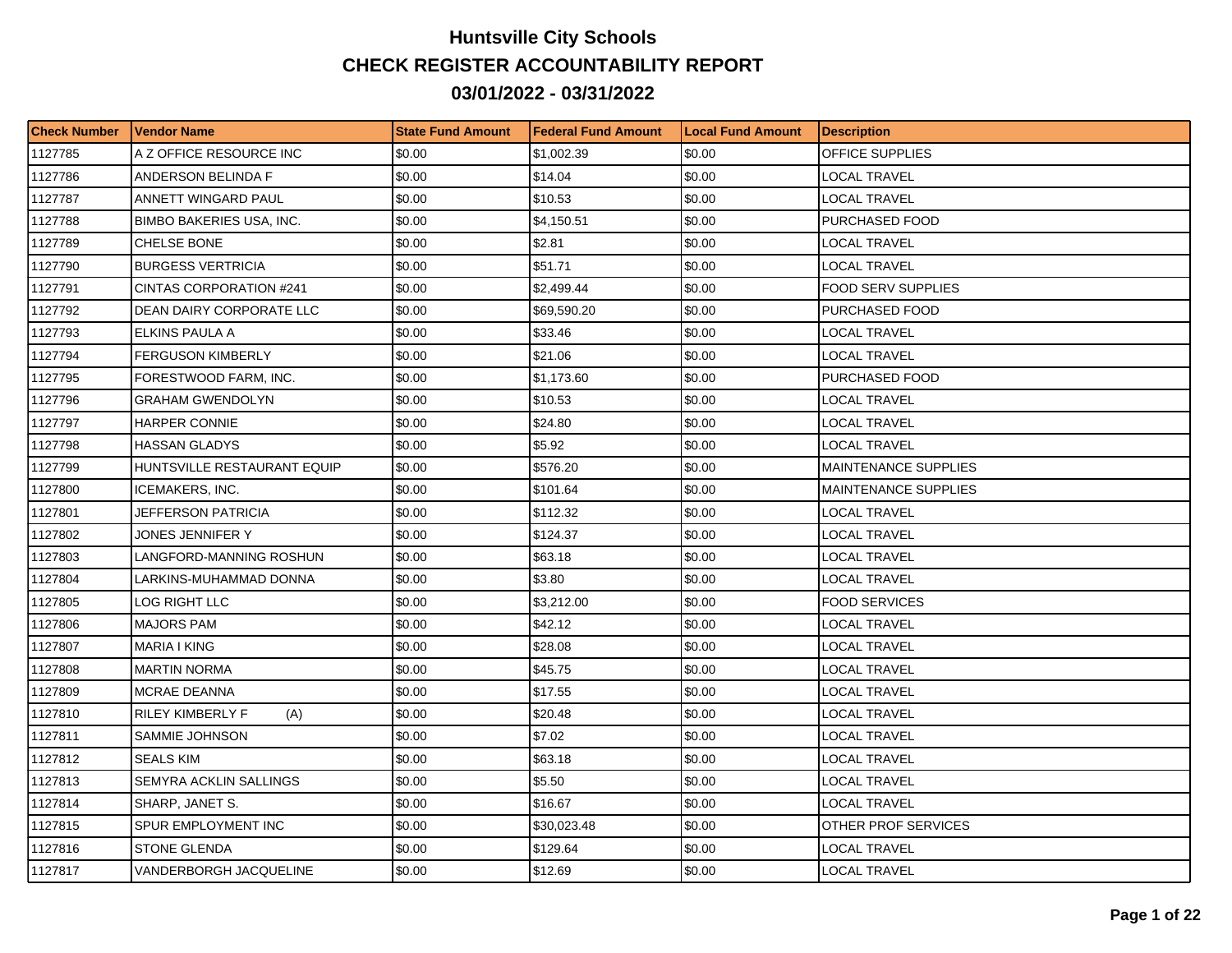| <b>Check Number</b> | l Vendor Name                   | <b>State Fund Amount</b> | l Federal Fund Amount | <b>Local Fund Amount</b> | <b>Description</b>                                                              |
|---------------------|---------------------------------|--------------------------|-----------------------|--------------------------|---------------------------------------------------------------------------------|
| 1127818             | <b>WEST DONNA</b>               | \$0.00                   | \$138.00              | \$0.00                   | LOCAL TRAVEL                                                                    |
| 1127819             | WHITE MAYA I                    | \$0.00                   | \$29.37               | \$0.00                   | LOCAL TRAVEL                                                                    |
| 1127820             | <b>WILKERSON THERESA</b>        | \$0.00                   | \$13.05               | \$0.00                   | LOCAL TRAVEL                                                                    |
| 1127821             | <b>WILLIAMS LATONYA</b>         | \$0.00                   | \$11.12               | \$0.00                   | <b>LOCAL TRAVEL</b>                                                             |
| 1127822             | WOOD FRUITTICHER GROCERY CO     | \$0.00                   | \$94,816.00           | \$0.00                   | PURCHASED FOOD;FOOD PROCESSING SUPP;FOOD SERV<br>ISUPPLIES                      |
| 1127823             | A Z OFFICE RESOURCE INC         | \$0.00                   | \$0.00                | \$608.40                 | STUDENT CLASSRM SUPP: OTHER INST SUPPLIES                                       |
| 1127824             | ADVANCE AUTO PARTS              | \$0.00                   | \$0.00                | \$812.00                 | VEHICLE PARTS                                                                   |
| 1127825             | AHSAA                           | \$0.00                   | \$0.00                | \$1,200.00               | <b>FINES AND PENALTIES</b>                                                      |
| 1127826             | AHSAA                           | \$0.00                   | \$0.00                | \$550.00                 | <b>FINES AND PENALTIES</b>                                                      |
| 1127827             | AHSADCA                         | \$0.00                   | \$0.00                | \$40.00                  | ASSOCIATION DUES                                                                |
| 1127828             | ALABAMA VOCAL ASSOCIATION       | \$0.00                   | \$0.00                | \$80.00                  | <b>OTHER OBJECTS</b>                                                            |
| 1127829             | ALBERT S FLOWERS INC            | \$0.00                   | \$0.00                | \$90.39                  | <b>OTH NONINST SUPPLIES</b>                                                     |
| 1127830             | AMAZON                          | \$0.00                   | \$0.00                | \$1,765.78               | STUDENT CLASSRM SUPP;OTH NONINST SUPPLIES;OFFICE<br>SUPPLIES:ATH & P E SUPPLIES |
| 1127831             | <b>BANKS SIERRA</b>             | \$0.00                   | \$0.00                | \$92.19                  | <b>OTHER INST SUPPLIES</b>                                                      |
| 1127832             | <b>BARNES &amp; NOBLE</b>       | \$0.00                   | \$0.00                | \$287.60                 | <b>STUDENT CLASSRM SUPP</b>                                                     |
| 1127833             | <b>BATISTA ANN MARIE</b><br>(A) | \$0.00                   | \$501.96              | \$0.00                   | OUT-OF-STATE TRAVEL                                                             |
| 1127834             | <b>BAUDVILLE</b>                | \$0.00                   | \$0.00                | \$280.73                 | OTHER INST SUPPLIES                                                             |
| 1127835             | <b>BISSELL LORI</b>             | \$0.00                   | \$0.00                | \$50.00                  | OTHER REFUNDS                                                                   |
| 1127836             | <b>BLACK EMILY</b>              | \$0.00                   | \$0.00                | \$80.15                  | <b>LOCAL TRAVEL</b>                                                             |
| 1127837             | <b>BLICK ART MATERIALS</b>      | \$0.00                   | \$0.00                | \$6,223.42               | <b>STUDENT CLASSRM SUPP</b>                                                     |
| 1127838             | <b>BONE TIFFANI</b>             | \$0.00                   | \$0.00                | \$75.00                  | <b>OTHER REFUNDS</b>                                                            |
| 1127839             | <b>BRAINPOP</b>                 | \$0.00                   | \$0.00                | \$896.25                 | OTHER INST SUPPLIES                                                             |
| 1127840             | <b>BROWN LEIGH ANN</b>          | \$0.00                   | \$0.00                | \$117.59                 | LOCAL TRAVEL                                                                    |
| 1127841             | <b>BSN SPORTS</b>               | \$0.00                   | \$0.00                | \$28,496.79              | ATH & P E SUPPLIES                                                              |
| 1127842             | <b>CAMP RACHEL</b>              | \$0.00                   | \$0.00                | \$83.66                  | LOCAL TRAVEL                                                                    |
| 1127843             | CAMPUS RECOGNITION, INC.        | \$0.00                   | \$0.00                | \$30.10                  | OTHER INST SUPPLIES                                                             |
| 1127844             | <b>HATCHER CANDACE</b>          | \$0.00                   | \$106.50              | \$0.00                   | OUT-OF-STATE TRAVEL                                                             |
| 1127845             | CAPSTONE                        | \$0.00                   | \$0.00                | \$899.00                 | LIBRARY/MEDIA BOOKS                                                             |
| 1127846             | CENGAGE LEARNING                | \$0.00                   | \$0.00                | \$50.00                  | LIBRARY/MEDIA BOOKS                                                             |
| 1127847             | <b>CENTURYLINK</b>              | \$0.00                   | \$0.00                | \$14,713.54              | TELEPHONE; OTHER COMMUNICATION                                                  |
| 1127848             | CHICK FIL A                     | \$0.00                   | \$0.00                | \$808.47                 | OTHER FOOD SUPPLIES:FOOD SERVICES                                               |
| 1127849             | CHILDERS RICHARD WAYNE          | \$0.00                   | \$0.00                | \$331.44                 | <b>ITEMS FOR RESALE</b>                                                         |
| 1127850             | <b>CHRIS DOWDELL</b>            | \$0.00                   | \$0.00                | \$125.00                 | <b>OTHER INST SUPPLIES</b>                                                      |
| 1127851             | CINTAS CORPORATION #241         | \$0.00                   | \$0.00                | \$762.12                 | LAND & BLDG REPAIR/M:EQUIP MAINT AGREEMTS                                       |
| 1127852             | COMPUTER SUPPORT SYSTEMS INC    | \$3,044.00               | \$0.00                | \$0.00                   | <b>BUILDING IMPROVEMENT</b>                                                     |
| 1127853             | <b>COOPER JULIE</b>             | \$0.00                   | \$563.70              | \$0.00                   | IN-STATE TRAVEL                                                                 |
| 1127854             | <b>COOPERS HOME IMPROVEMENT</b> | \$0.00                   | \$0.00                | \$350.00                 | <b>OTHER PROF SERVICES</b>                                                      |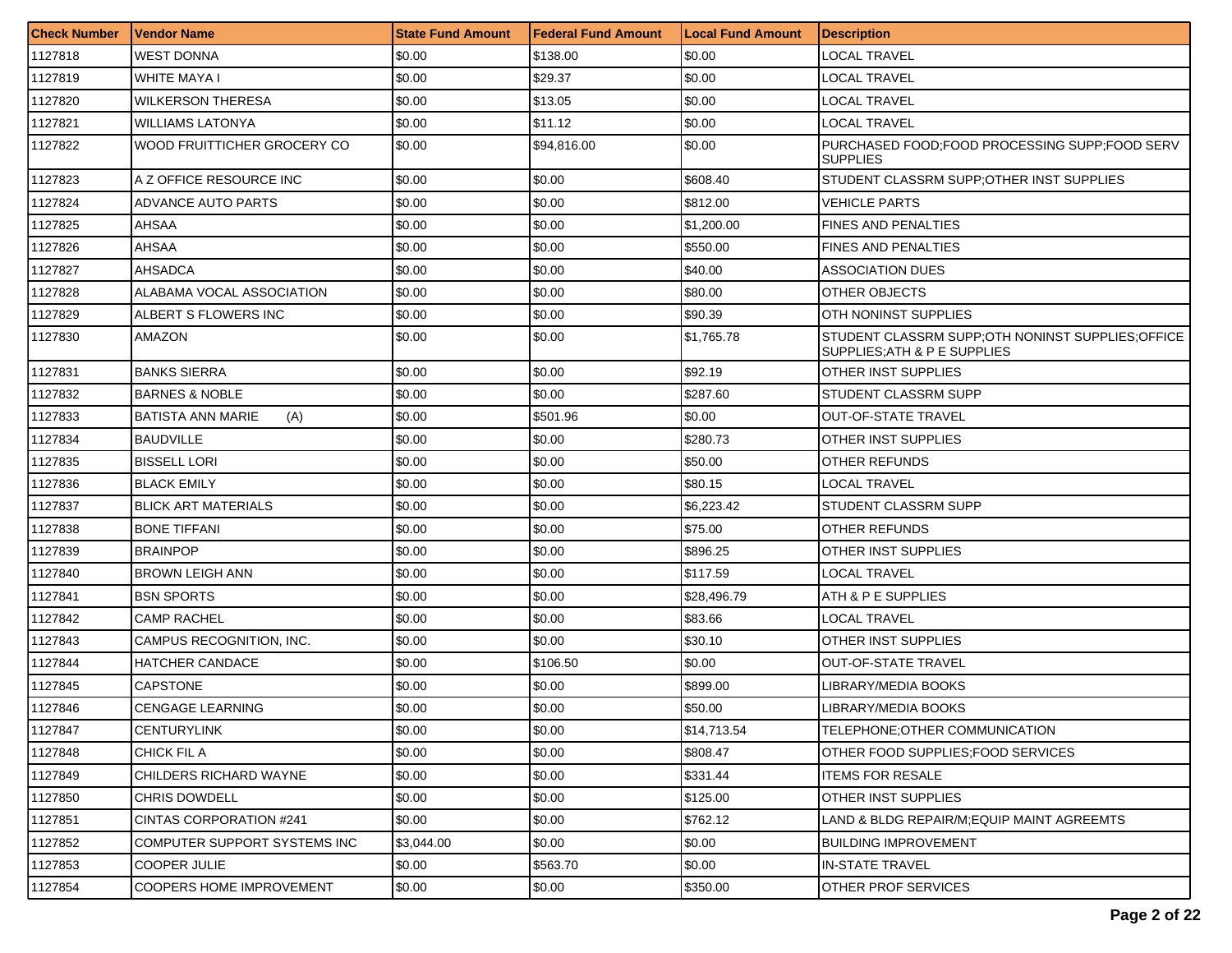| <b>Check Number</b> | Vendor Name                        | <b>State Fund Amount</b> | l Federal Fund Amount | <b>Local Fund Amount</b> | Description                                                |
|---------------------|------------------------------------|--------------------------|-----------------------|--------------------------|------------------------------------------------------------|
| 1127855             | <b>COUNTRY MEATS</b>               | \$0.00                   | \$0.00                | \$354.00                 | ITEMS FOR RESALE                                           |
| 1127856             | DEGENAAR GABRIELLE                 | \$0.00                   | \$0.00                | \$1,024.31               | OTHER FOOD SUPPLIES                                        |
| 1127857             | DRAKE HARLAN PROPERTY INC          | \$0.00                   | \$0.00                | \$1.904.21               | <b>ELECTRICITY</b>                                         |
| 1127858             | <b>ERIC ARMIN INC.</b>             | \$0.00                   | \$0.00                | \$2,683.44               | <b>STUDENT CLASSRM SUPP</b>                                |
| 1127859             | <b>EMBITEC</b>                     | \$0.00                   | \$0.00                | \$2,836.00               | STUDENT CLASSRM SUPP                                       |
| 1127860             | <b>FACILI-SERV</b>                 | \$0.00                   | \$0.00                | \$3,620.00               | <b>EQUIP REPAIR &amp; MAINT</b>                            |
| 1127861             | <b>FEDEX</b>                       | \$0.00                   | \$0.00                | \$251.31                 | <b>POSTAGE</b>                                             |
| 1127862             | FEDOSEYEV EUGENE                   | \$0.00                   | \$493.77              | \$0.00                   | OUT-OF-STATE TRAVEL                                        |
| 1127863             | <b>FILTER PRO</b>                  | \$0.00                   | \$0.00                | \$713.99                 | <b>EQUIP MAINT AGREEMTS</b>                                |
| 1127864             | FOLLETT SCHOOL SOLUTIONS INC       | \$0.00                   | \$0.00                | \$462.73                 | IBRARY/MEDIA BOOKS                                         |
| 1127865             | <b>GALLINI GROUP LLC</b>           | \$0.00                   | \$0.00                | \$5,755.20               | LEGAL FEES                                                 |
| 1127866             | GRAHAM GREGORY                     | \$0.00                   | \$0.00                | \$224.64                 | LOCAL TRAVEL                                               |
| 1127867             | GRAHAM WENDY GIBB                  | \$0.00                   | \$0.00                | \$132.21                 | LOCAL TRAVEL                                               |
| 1127868             | <b>GRAYBAR ELECTRIC CO</b><br>7300 | \$0.00                   | \$0.00                | \$119.76                 | <b>MAINTENANCE SUPPLIES</b>                                |
| 1127869             | HAMBRICK TARA                      | \$0.00                   | \$0.00                | \$143.91                 | LOCAL TRAVEL                                               |
| 1127870             | HAMPTON COVE ELEMENTARY PTA        | \$0.00                   | \$0.00                | \$1,938.19               | <b>ACCOMODATIONS</b>                                       |
| 1127871             | HAND ERICA                         | \$0.00                   | \$134.50              | \$0.00                   | <b>IN-STATE TRAVEL</b>                                     |
| 1127872             | HARDIMAN REMEDIATION SERVICES      | \$0.00                   | \$0.00                | \$4,455,00               | LAND & BLDG REPAIR/M                                       |
| 1127873             | <b>HARPER DIANNA</b>               | \$0.00                   | \$0.00                | \$52.65                  | LOCAL TRAVEL                                               |
| 1127874             | HENDRICKS JEANNE DELME             | \$0.00                   | \$106.50              | \$0.00                   | <b>OUT-OF-STATE TRAVEL</b>                                 |
| 1127875             | HERFF JONES, INC.                  | \$0.00                   | \$0.00                | \$76.20                  | <b>ITEMS FOR RESALE</b>                                    |
| 1127876             | HICKS BAYLEIGH                     | \$0.00                   | \$0.00                | \$147.50                 | IN-STATE TRAVEL                                            |
| 1127877             | HUNTSVILLE FENCE COMPANY           | \$0.00                   | \$0.00                | \$5,000.00               | LAND & BLDG REPAIR/M                                       |
| 1127878             | HUNTSVILLE-MADISON COUNTY          | \$0.00                   | \$0.00                | \$775.00                 | OTH NONINST SUPPLIES                                       |
| 1127879             | HUNTSVILLE SHRED SERVICE           | \$0.00                   | \$0.00                | \$25.00                  | OTHER DUES AND FEES                                        |
| 1127880             | <b>HWANG JEREMY</b>                | \$0.00                   | \$0.00                | \$105.00                 | <b>OTHER OBJECTS</b>                                       |
| 1127881             | INCARE TECHNOLOGIES INC            | \$0.00                   | \$0.00                | \$1,875.00               | COMPUTER HDWRE <5000                                       |
| 1127882             | JOHNSON LATASHA                    | \$0.00                   | \$0.00                | \$95.00                  | OTHER REFUNDS                                              |
| 1127883             | JOSTENS INC                        | \$0.00                   | \$0.00                | \$1,208.85               | <b>TEMS FOR RESALE</b>                                     |
| 1127884             | JUNIOR LIBRARY GUILD               | \$0.00                   | \$0.00                | \$827.30                 | IBRARY/MEDIA BOOKS                                         |
| 1127885             | <b>LADNER KELLIE</b>               | \$0.00                   | \$0.00                | \$84.83                  | <b>LOCAL TRAVEL</b>                                        |
| 1127886             | LAKESHORE LEARNING MATERIALS       | \$0.00                   | \$0.00                | \$14,923.74              | STUDENT CLASSRM SUPP                                       |
| 1127887             | LARGEN IRRIGATION, INC.            | \$0.00                   | \$0.00                | \$7,215.00               | EX LAND IMP <\$50,000                                      |
| 1127888             | <b>LAW APRIL</b>                   | \$0.00                   | \$0.00                | \$200.00                 | <b>OTHER INST SUPPLIES</b>                                 |
| 1127889             | LAWSON BOLTON DEARLEATHIA          | \$0.00                   | \$0.00                | \$39.78                  | LOCAL TRAVEL                                               |
| 1127890             | LEE S SPORTING GOODS               | \$0.00                   | \$0.00                | \$1,146.25               | ATH & P E SUPPLIES                                         |
| 1127891             | LENOVO (UNITED STATES) INC         | \$0.00                   | \$0.00                | \$5,716.00               | COMPUTER HDWRE <5000;POSTAGE;OTHER INST<br><b>SUPPLIES</b> |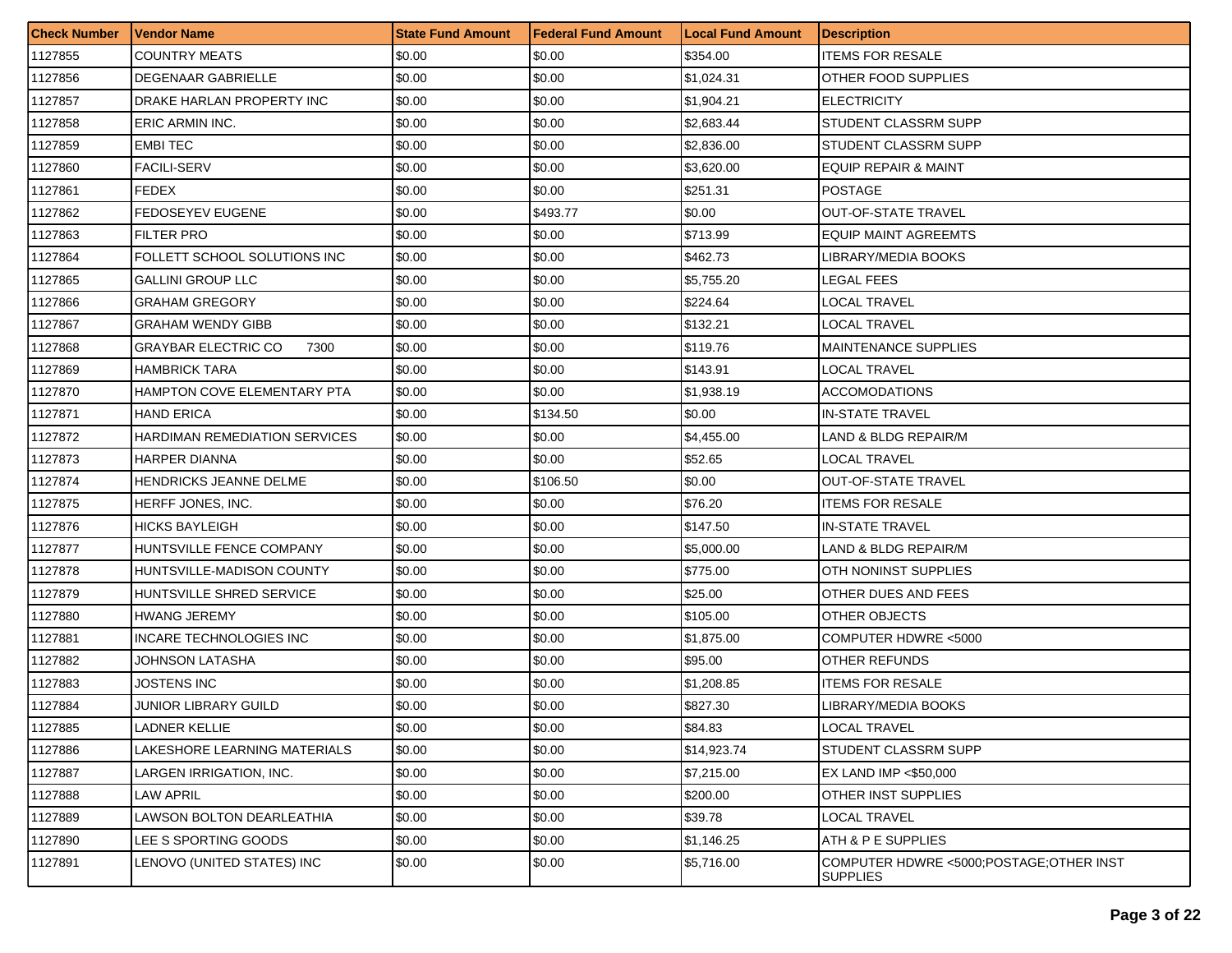| <b>Check Number</b> | <b>Vendor Name</b>                 | <b>State Fund Amount</b> | l Federal Fund Amount | <b>Local Fund Amount</b> | <b>Description</b>                                                                   |
|---------------------|------------------------------------|--------------------------|-----------------------|--------------------------|--------------------------------------------------------------------------------------|
| 1127892             | LONG PEGGY<br>(A)                  | \$0.00                   | \$0.00                | \$108.23                 | LOCAL TRAVEL                                                                         |
| 1127893             | LOONEY ASHLEY                      | \$0.00                   | \$134.50              | \$0.00                   | <b>IN-STATE TRAVEL</b>                                                               |
| 1127894             | LOWES HOME CENTERS                 | \$0.00                   | (\$6.97)              | \$1,156.87               | STUDENT CLASSRM SUPP; MAINTENANCE<br>SUPPLIES; CUSTODIAL SUPPLIES                    |
| 1127895             | MAGNATAG                           | \$0.00                   | \$0.00                | \$268.43                 | OTH NONINST SUPPLIES                                                                 |
| 1127896             | MARIA MOORE PHOTOGRAPHY INC        | \$0.00                   | \$0.00                | \$410.00                 | <b>OTH NONINST SUPPLIES</b>                                                          |
| 1127897             | <b>MAROYKA ANN MARIE</b>           | \$0.00                   | \$0.00                | \$25.00                  | OTHER OBJECTS                                                                        |
| 1127898             | <b>MARSHALL DENNIS</b>             | \$0.00                   | \$0.00                | \$38.16                  | ATH & P E SUPPLIES                                                                   |
| 1127899             | <b>MATRONI SUSAN LENORE</b><br>(A) | \$0.00                   | \$0.00                | \$14.04                  | <b>LOCAL TRAVEL</b>                                                                  |
| 1127900             | MCCLOUD CONTESSA                   | \$0.00                   | \$0.00                | \$115.00                 | OTHER REFUNDS                                                                        |
| 1127901             | MCKENZIE JEANNE                    | \$0.00                   | \$0.00                | \$96.00                  | OTHER REFUNDS                                                                        |
| 1127902             | MCWILLIAMS YOLANDA                 | \$0.00                   | \$0.00                | \$100.00                 | OTHER REFUNDS                                                                        |
| 1127903             | MOBILE COMMUNICATION AMERICA       | \$0.00                   | \$0.00                | \$8,625.00               | STUDENT CLASSRM SUPP                                                                 |
| 1127904             | MONTGOMERY ANGELA                  | \$0.00                   | \$504.30              | \$0.00                   | <b>OUT-OF-STATE TRAVEL</b>                                                           |
| 1127905             | MUDDY ROAD POTTERY                 | \$0.00                   | \$0.00                | \$454.90                 | STUDENT CLASSRM SUPP                                                                 |
| 1127906             | <b>NASOA</b>                       | \$0.00                   | \$0.00                | \$11,410.00              | <b>ATHLETIC OFFICIALS</b>                                                            |
| 1127907             | NATURE S CLASSROOM                 | \$0.00                   | \$0.00                | \$24.860.00              | OTHER OBJECTS                                                                        |
| 1127908             | QUADIENT FINANCE USA, INC.         | \$0.00                   | \$0.00                | \$200.00                 | <b>POSTAGE</b>                                                                       |
| 1127909             | NORTH ALABAMA TRACK AND            | \$0.00                   | \$0.00                | \$2,250.00               | <b>OTHER PROF SERVICES</b>                                                           |
| 1127910             | OGUTU LETRICIA                     | \$0.00                   | \$0.00                | \$57.92                  | LOCAL TRAVEL                                                                         |
| 1127911             | OHEAR KAREN ELIZABETH              | \$0.00                   | \$0.00                | \$128.12                 | LOCAL TRAVEL                                                                         |
| 1127912             | PACK MICHELLE                      | \$0.00                   | \$0.00                | \$59.00                  | OTHER REFUNDS                                                                        |
| 1127913             | PLAY VERSUS                        | \$0.00                   | \$0.00                | \$832.00                 | OTH NONINST SUPPLIES                                                                 |
| 1127914             | PRO ELECTRIC INC                   | \$0.00                   | \$0.00                | \$36,293.85              | EX LAND IMP <\$50,000                                                                |
| 1127915             | PSAT/NMSQT                         | \$0.00                   | \$0.00                | \$486.00                 | TESTING SUPPLIES;REGISTRATION FEES                                                   |
| 1127916             | <b>RNA INC</b>                     | \$0.00                   | \$0.00                | \$265.00                 | <b>OTH NONINST SUPPLIES</b>                                                          |
| 1127917             | <b>SAM S CLUB DIRECT</b>           | \$0.00                   | \$0.00                | \$631.10                 | ATH & P E SUPPLIES                                                                   |
| 1127918             | FOX SAMSON CONNIE L                | \$0.00                   | \$321.12              | \$0.00                   | <b>OUT-OF-STATE TRAVEL</b>                                                           |
| 1127919             | <b>SCHOLASTIC BOOK FAIRS</b>       | \$0.00                   | \$0.00                | \$3,928.19               | <b>ITEMS FOR RESALE</b>                                                              |
| 1127920             | SCHOOLCRAFT                        | \$0.00                   | \$0.00                | \$116.73                 | STUDENT CLASSRM SUPP                                                                 |
| 1127921             | SHERWIN WILLIAMS                   | \$0.00                   | \$0.00                | \$33.83                  | LAND & BLDG REPAIR/M                                                                 |
| 1127922             | SHEWMAKER JULIE                    | \$0.00                   | \$0.00                | \$93.39                  | OTHER INST SUPPLIES                                                                  |
| 1127923             | <b>SHINDIGS &amp; SUCH</b>         | \$0.00                   | \$0.00                | \$4,596.00               | <b>OTHER PROF SERVICES</b>                                                           |
| 1127924             | SHORTSTOP SCREEN PRINTING          | \$0.00                   | \$0.00                | \$1,092.00               | OTHER INST SUPPLIES                                                                  |
| 1127925             | SMITH JULIE                        | \$0.00                   | \$0.00                | \$29.84                  | LOCAL TRAVEL                                                                         |
| 1127926             | SOLIANT HEALTH                     | \$0.00                   | \$8,936.25            | \$62,145.26              | OTHER PROF SERVICES; STUDENT EDUCATIONAL                                             |
| 1127927             | SOUTHERN PERFORMANCES              | \$0.00                   | \$0.00                | \$91.00                  | TRANSP-OTH PROVIDERS                                                                 |
| 1127928             | SPUR EMPLOYMENT INC                | \$0.00                   | \$60,060.82           | \$110,561.03             | STUDENT EDUCATIONAL; OTHER PROF SERVICES; DATA<br>PROCESSING SERV; CLERICAL SERVICES |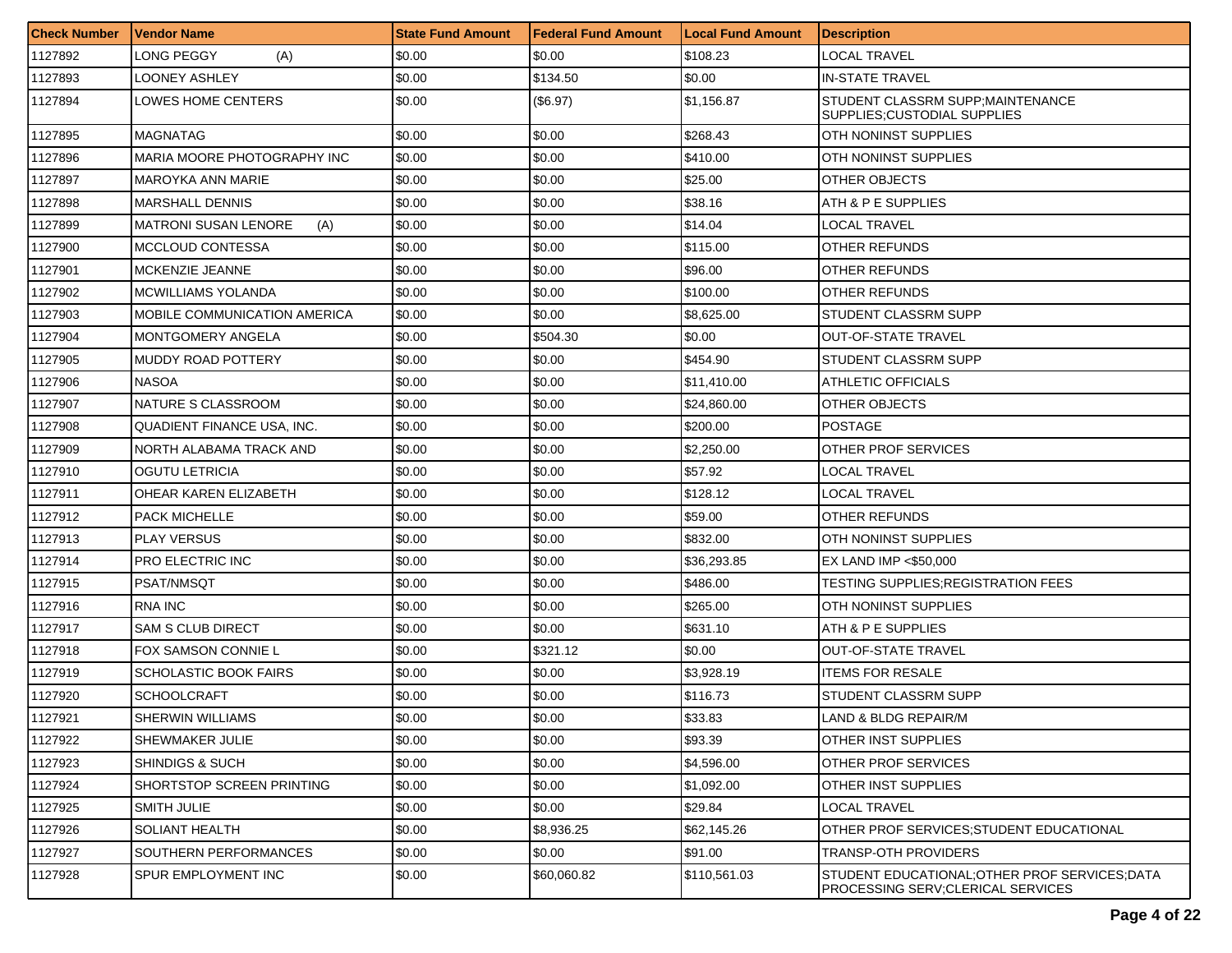| <b>Check Number</b> | <b>Vendor Name</b>             | <b>State Fund Amount</b> | l Federal Fund Amount | <b>Local Fund Amount</b> | <b>Description</b>                                                                                |
|---------------------|--------------------------------|--------------------------|-----------------------|--------------------------|---------------------------------------------------------------------------------------------------|
| 1127929             | ST. JOHN PAUL II               | \$0.00                   | \$0.00                | \$350.00                 | <b>REGISTRATION FEES</b>                                                                          |
| 1127930             | <b>STRICKLAND COMPANIES</b>    | \$0.00                   | \$0.00                | \$10,810.36              | CUSTODIAL SUPPLIES; STUDENT CLASSRM SUPP                                                          |
| 1127931             | STRICKLAND PAPER CO            | \$0.00                   | \$0.00                | \$5,501.36               | <b>CUSTODIAL SUPPLIES: OFFICE SUPPLIES</b>                                                        |
| 1127932             | SWEARENGIN MISTIE LEANNE       | \$0.00                   | \$0.00                | \$13.98                  | OTH NONINST SUPPLIES                                                                              |
| 1127933             | TAYLOR PUBLISHING CO           | \$0.00                   | \$0.00                | \$2,706.15               | ITEMS FOR RESALE                                                                                  |
| 1127934             | THOMAS ASHLEY                  | \$0.00                   | \$0.00                | \$58.80                  | LOCAL TRAVEL                                                                                      |
| 1127935             | A ONE ENTERPRISES, INC.        | \$0.00                   | \$0.00                | \$1,412.98               | ATH & P E SUPPLIES                                                                                |
| 1127936             | THOMPSON TRUCK SOURCE          | \$0.00                   | \$0.00                | \$6,956.84               | EQUIP REPAIR & MAINT                                                                              |
| 1127937             | TJM PROMOTIONS INC             | \$0.00                   | \$0.00                | \$1,040.00               | <b>STUDENT CLASSRM SUPP</b>                                                                       |
| 1127938             | TRANE COMPANY                  | \$0.00                   | \$0.00                | \$14,911.01              | <b>MAINTENANCE SUPPLIES</b>                                                                       |
| 1127939             | TRUGREEN PROCESSING CENTER     | \$0.00                   | \$0.00                | \$1,145.00               | LAND & BLDG REPAIR/M; OTHER PROF SERVICES                                                         |
| 1127940             | U S SPACE & ROCKET CENTER      | \$0.00                   | \$0.00                | \$3,144.00               | OTHER OBJECTS                                                                                     |
| 1127941             | VANGUARD INDUSTRIES EAST       | \$0.00                   | \$0.00                | \$1,902.99               | STUDENT CLASSRM SUPP                                                                              |
| 1127942             | <b>VARSITY SPIRIT FASHIONS</b> | \$0.00                   | \$0.00                | \$32.95                  | <b>ATH &amp; P E SUPPLIES</b>                                                                     |
| 1127943             | WALKER WALTER                  | \$0.00                   | \$0.00                | \$1,144.65               | IN-STATE TRAVEL; ATH & P E SUPPLIES                                                               |
| 1127944             | WARRIORSPORT WEAR INC          | \$0.00                   | \$0.00                | \$631.30                 | ATH & P E SUPPLIES                                                                                |
| 1127945             | WEBSTAURANT STORE INC          | \$0.00                   | \$0.00                | \$7,024.42               | FURN & FIXTURES<5000                                                                              |
| 1127946             | WHITE HEATHER M                | \$0.00                   | \$0.00                | \$229.40                 | IN-STATE TRAVEL                                                                                   |
| 1127947             | WHOLESALE TROPHIES INC         | \$0.00                   | \$0.00                | \$183.16                 | ATH & P E SUPPLIES                                                                                |
| 1127948             | <b>WILLIAMS DEANDREA</b>       | \$0.00                   | \$19.42               | \$0.00                   | IN-STATE TRAVEL                                                                                   |
| 1127949             | WINNING EDGE SPORTING GOODS    | \$0.00                   | \$0.00                | \$732.79                 | ATH & P E SUPPLIES                                                                                |
| 1127950             | WOOD FRUITTICHER GROCERY CO    | \$0.00                   | \$0.00                | \$800.81                 | ITEMS FOR RESALE; OTH NONINST SUPPLIES                                                            |
| 1127951             | WOODS TONYA                    | \$0.00                   | \$0.00                | \$132.21                 | LOCAL TRAVEL                                                                                      |
| 1127952             | <b>WYKE KAREN</b>              | \$0.00                   | \$0.00                | \$54.99                  | LOCAL TRAVEL                                                                                      |
| 1127953             | XEROX CORPORATION              | \$0.00                   | \$0.00                | \$22,270.03              | RENTAL-EQUIPMENT                                                                                  |
| 1127955             | <b>ZELLER CHARLES</b>          | \$0.00                   | \$106.50              | \$0.00                   | <b>OUT-OF-STATE TRAVEL</b>                                                                        |
| 1127957             | <b>COOPER JULIE</b>            | \$0.00                   | \$0.00                | \$485.20                 | OTHER INST SUPPLIES                                                                               |
| 1127958             | <b>CROWN TROPHY</b>            | \$0.00                   | \$0.00                | \$336.00                 | OTHER INST SUPPLIES                                                                               |
| 1127959             | <b>KSH DESIGN</b>              | \$0.00                   | \$0.00                | \$2,472.50               | OTHER INST SUPPLIES                                                                               |
| 1127960             | MOBILE COMMUNICATION AMERICA   | \$0.00                   | \$0.00                | \$31.75                  | TELECOMMUNICATION                                                                                 |
| 1127961             | 4IMPRINT, INC.                 | \$390.00                 | \$0.00                | \$2,862.83               | OFFICE SUPPLIES:STUDENT CLASSRM SUPP                                                              |
| 1127962             | A Z OFFICE RESOURCE INC        | \$0.00                   | \$1,559.42            | \$11,369.07              | OTHER INST SUPPLIES:INST EQUIPMENT:STUDENT<br>CLASSRM SUPP; OFFICE SUPPLIES; PARENT INST SUPPLIES |
| 1127963             | ADOBE SYSTEMS INC              | \$0.00                   | \$0.00                | \$2,460.00               | OTHER PROF SERVICES                                                                               |
| 1127964             | ADVANCE AUTO PARTS             | \$0.00                   | \$0.00                | \$4,258.98               | EQUIP REPAIR & MAINT; VEHICLE PARTS                                                               |
| 1127965             | <b>AED BRANDS CORP</b>         | \$0.00                   | \$0.00                | \$203.00                 | OTH NONINST SUPPLIES                                                                              |
| 1127966             | AHSADCA                        | \$0.00                   | \$0.00                | \$320.00                 | ASSOCIATION DUES                                                                                  |
| 1127967             | AIRGAS USA                     | \$448.08                 | \$0.00                | \$0.00                   | <b>STUDENT CLASSRM SUPP</b>                                                                       |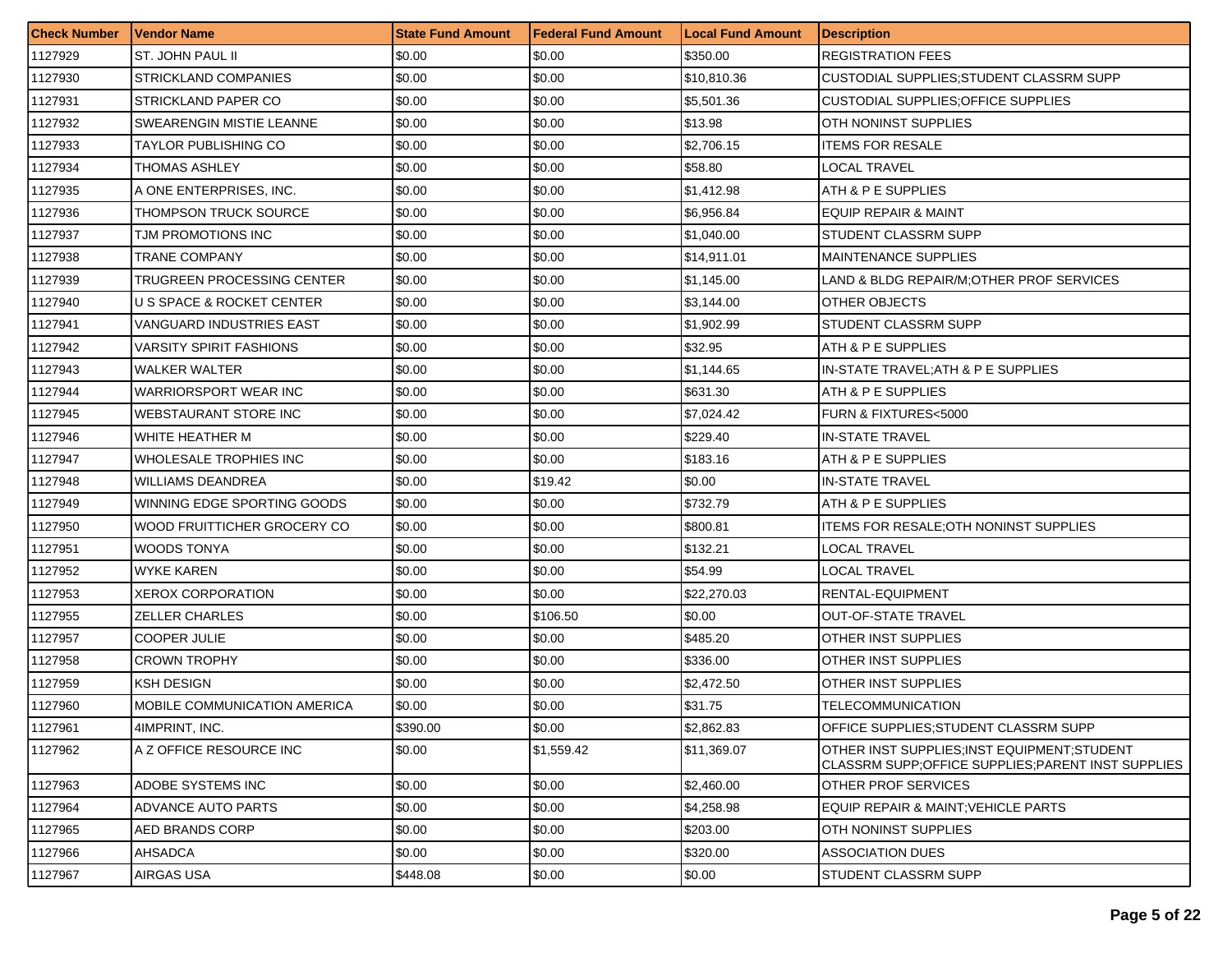| <b>Check Number</b> | <b>Vendor Name</b>                  | <b>State Fund Amount</b> | Federal Fund Amount | <b>Local Fund Amount</b> | <b>Description</b>                                                                                                     |
|---------------------|-------------------------------------|--------------------------|---------------------|--------------------------|------------------------------------------------------------------------------------------------------------------------|
| 1127968             | ALLIED DIGITAL PRINTING             | \$0.00                   | \$0.00              | \$2,259.00               | <b>ITEMS FOR RESALE</b>                                                                                                |
| 1127969             | AMAZON                              | \$0.00                   | \$673.68            | \$2,753.79               | OTH NONINST SUPPLIES;COMPUTER HDWRE<br><5000;LIBRARY/MEDIA BOOKS;OTHER OBJECTS;OFFICE<br>SUPPLIES: OTHER INST SUPPLIES |
| 1127970             | AMERICAN BEHAVIORAL BENEFITS        | \$0.00                   | \$0.00              | \$2,721.60               | MEDICAL/HEALTH SERVI                                                                                                   |
| 1127971             | <b>APPLE INC</b>                    | \$0.00                   | \$4,434.00          | \$0.00                   | COMPUTER HDWRE <5000                                                                                                   |
| 1127972             | <b>BAER CONNIE DUROSS</b>           | \$0.00                   | \$0.00              | \$1,250.43               | IN-STATE TRAVEL;LOCAL TRAVEL                                                                                           |
| 1127973             | <b>BAILEYS TREE SERVICE</b>         | \$0.00                   | \$0.00              | \$4,420.00               | LAND & BLDG REPAIR/M                                                                                                   |
| 1127974             | <b>BAKER CONSTRUCTION</b>           | \$0.00                   | \$0.00              | \$225.00                 | LAND & BLDG REPAIR/M                                                                                                   |
| 1127975             | <b>BANKS INDUSTRIES INC</b>         | \$0.00                   | \$0.00              | \$6,514.68               | OTHER EQUIPMENT; CUSTODIAL SUPPLIES                                                                                    |
| 1127976             | <b>BARNES FRED</b><br>(A)           | \$0.00                   | \$0.00              | \$87.76                  | LOCAL TRAVEL                                                                                                           |
| 1127977             | <b>BATTLES TONIA</b>                | \$0.00                   | \$0.00              | \$200.66                 | LOCAL TRAVEL                                                                                                           |
| 1127978             | BAY PEST CONTROL COMPANY, INC.      | \$0.00                   | \$0.00              | \$572.00                 | LAND & BLDG REPAIR/M                                                                                                   |
| 1127979             | BEEBEE LINDSEY WADE                 | \$0.00                   | \$106.50            | \$0.00                   | <b>OUT-OF-STATE TRAVEL</b>                                                                                             |
| 1127980             | <b>BICYCLE COVE</b>                 | \$2,098.77               | \$0.00              | \$0.00                   | <b>STUDENT CLASSRM SUPP</b>                                                                                            |
| 1127981             | <b>BIRMINGHAM CHILDRENS THEATRE</b> | \$0.00                   | \$0.00              | \$850.00                 | OTHER PROF SERVICES                                                                                                    |
| 1127982             | <b>BOB JONES HIGH SCHOOL</b>        | \$0.00                   | \$0.00              | \$120.00                 | ATH & P E SUPPLIES                                                                                                     |
| 1127983             | <b>BOB JONES HIGH SCHOOL TRACK</b>  | \$0.00                   | \$0.00              | \$95.00                  | <b>REGISTRATION FEES</b>                                                                                               |
| 1127984             | <b>BOCA BEARING COMPANY</b>         | \$0.00                   | \$0.00              | \$328.64                 | OTHER INST SUPPLIES                                                                                                    |
| 1127985             | <b>BOOSTERS INC</b>                 | \$0.00                   | \$0.00              | \$721.74                 | PRINTING AND BINDING                                                                                                   |
| 1127986             | <b>BSN SPORTS</b>                   | \$0.00                   | \$0.00              | \$1,639.61               | ATH & P E SUPPLIES                                                                                                     |
| 1127987             | CARPET SYSTEMS OF HUNTSVILLE        | \$0.00                   | \$0.00              | \$597.81                 | <b>MAINTENANCE SUPPLIES</b>                                                                                            |
| 1127988             | CATHEDRAL CAVERNS STATE PARK        | \$0.00                   | \$0.00              | \$1,001.00               | <b>TRANSP-OTH PROVIDERS</b>                                                                                            |
| 1127989             | CATHEDRAL CAVERNS STATE PARK        | \$0.00                   | \$0.00              | \$552.00                 | OTHER OBJECTS                                                                                                          |
| 1127990             | CAYETANO LAURA JIMENEZ              | \$0.00                   | \$500.79            | \$0.00                   | <b>OUT-OF-STATE TRAVEL</b>                                                                                             |
| 1127991             | CDW GOVERNMENT INC.                 | \$0.00                   | \$0.00              | \$16,359.88              | STUDENT CLASSRM SUPP;MAINTENANCE<br>SUPPLIES;COMPUTER HDWRE <5000;OTHER INST<br><b>SUPPLIES</b>                        |
| 1127992             | <b>CHANGE CASH</b>                  | \$0.00                   | \$0.00              | \$50.00                  | <b>CHANGE CASH</b>                                                                                                     |
| 1127993             | CHATMAN BRANDON                     | \$0.00                   | \$0.00              | \$125.19                 | <b>LOCAL TRAVEL</b>                                                                                                    |
| 1127994             | <b>CINTAS CORPORATION #241</b>      | \$0.00                   | \$0.00              | \$9,353.57               | <b>CUSTODIAL SUPPLIES;EQUIP MAINT AGREEMTS</b>                                                                         |
| 1127995             | CLAS                                | \$0.00                   | \$0.00              | \$174.00                 | <b>STUDENT CLASSRM SUPP</b>                                                                                            |
| 1127996             | COMMUNITY INSURANCE LLC             | \$0.00                   | \$0.00              | \$157.00                 | <b>INSURANCE SERVICES</b>                                                                                              |
| 1127997             | <b>CONNECTWISE INC</b>              | \$0.00                   | \$0.00              | \$1,730.00               | SOFTWARE MAINT AGREE                                                                                                   |
| 1127998             | COOK MUSEUM OF NATURAL SCIENCE      | \$0.00                   | \$0.00              | \$300.00                 | <b>OTHER OBJECTS</b>                                                                                                   |
| 1127999             | COOK MUSEUM OF NATURAL SCIENCE      | \$0.00                   | \$0.00              | \$720.00                 | OTHER OBJECTS                                                                                                          |
| 1128000             | CROWE JONATHAN                      | \$0.00                   | \$0.00              | \$126.13                 | LOCAL TRAVEL                                                                                                           |
| 1128001             | <b>CROWN TROPHY</b>                 | \$0.00                   | \$0.00              | \$482.00                 | <b>OTHER INST SUPPLIES</b>                                                                                             |
| 1128002             | DEHELEAN EDWARD                     | \$0.00                   | \$0.00              | \$75.00                  | ATH & P E SUPPLIES                                                                                                     |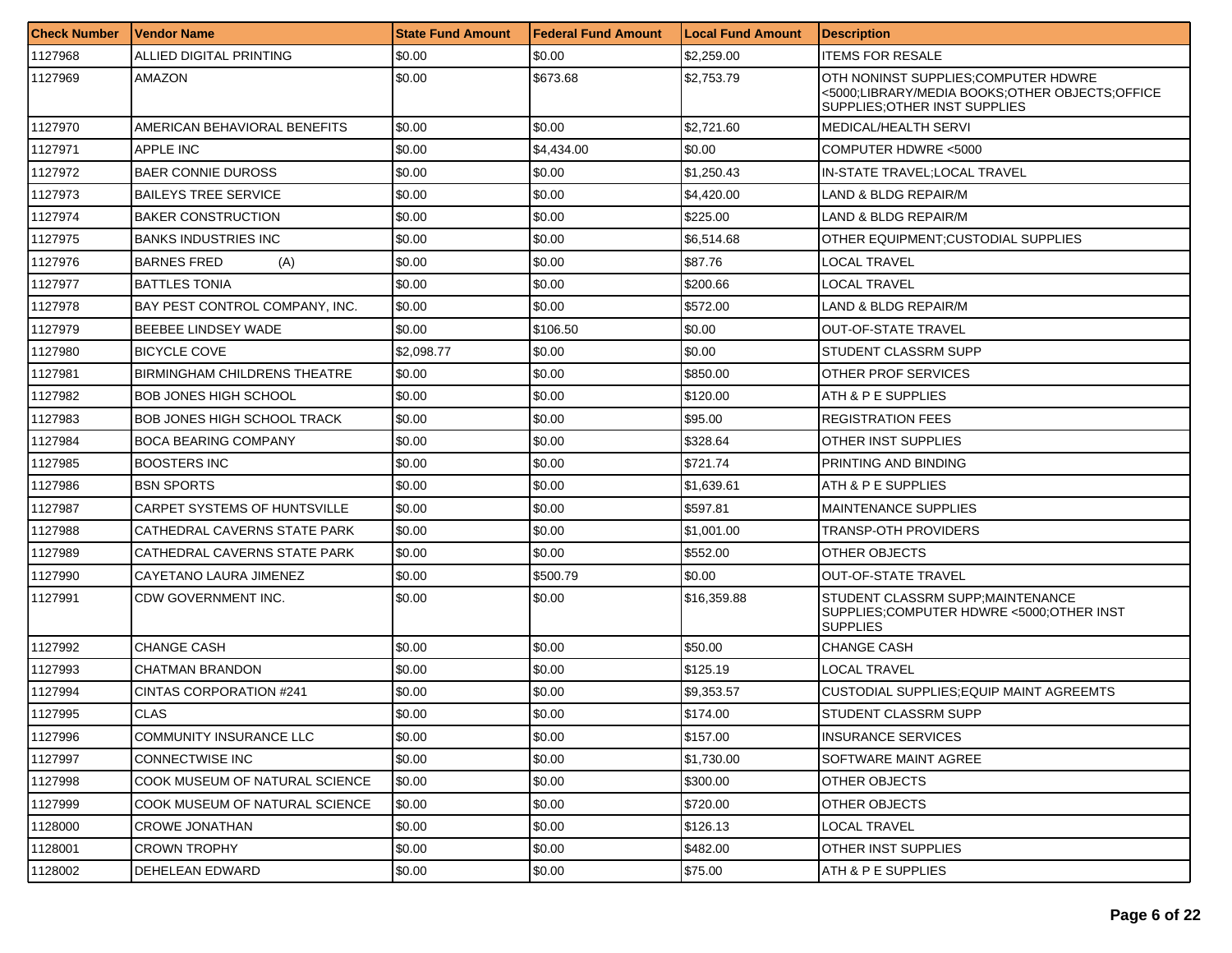| <b>Check Number</b> | <b>Vendor Name</b>                 | <b>State Fund Amount</b> | l Federal Fund Amount | <b>Local Fund Amount</b> | <b>Description</b>                 |
|---------------------|------------------------------------|--------------------------|-----------------------|--------------------------|------------------------------------|
| 1128003             | <b>DILLARD ERICA</b>               | \$0.00                   | \$0.00                | \$42.82                  | LOCAL TRAVEL                       |
| 1128004             | ONE GROUP LLC                      | \$0.00                   | \$0.00                | \$218.98                 | FOOD SERVICES: OTHER FOOD SUPPLIES |
| 1128005             | DREAM WORKX GRAPHIX & SIGNZ        | \$0.00                   | \$0.00                | \$230.00                 | OTHER FOOD SUPPLIES                |
| 1128006             | <b>EDUCATIONAL THEATRE</b>         | \$0.00                   | \$0.00                | \$374.00                 | OTH NONINST SUPPLIES               |
| 1128007             | EMW CONSTRUCTION INC               | \$309,216.99             | \$0.00                | \$0.00                   | <b>BUILDING IMPROVEMENT</b>        |
| 1128008             | SCHOOL SPECIALTY LLC               | \$0.00                   | \$0.00                | \$1,374.45               | OTHER INST SUPPLIES                |
| 1128009             | <b>ERICKSON TODD</b>               | \$0.00                   | \$0.00                | \$80.10                  | ATH & P E SUPPLIES                 |
| 1128010             | <b>FARFAN JOCELYN</b>              | \$0.00                   | \$0.00                | \$50.00                  | ATH & P E SUPPLIES                 |
| 1128011             | <b>FEDEX</b>                       | \$0.00                   | \$0.00                | \$15.08                  | <b>POSTAGE</b>                     |
| 1128012             | FENCL ARIANNE                      | \$0.00                   | \$0.00                | \$43.17                  | LOCAL TRAVEL                       |
| 1128013             | <b>FILTER PRO</b>                  | \$0.00                   | \$0.00                | \$5,397.08               | <b>EQUIP MAINT AGREEMTS</b>        |
| 1128014             | <b>FINLEY CHRISTIE</b>             | \$0.00                   | \$0.00                | \$231.66                 | <b>IN-STATE TRAVEL</b>             |
| 1128015             | <b>FLOSPORTS INC</b>               | \$0.00                   | \$0.00                | \$603.51                 | LICENSE FEES                       |
| 1128016             | <b>FOSTER ERROYL</b>               | \$0.00                   | \$0.00                | \$64.35                  | LOCAL TRAVEL                       |
| 1128017             | FULL COMPASS SYSTEMS               | \$0.00                   | \$0.00                | \$3,842.57               | AUDIO/VIDEO <\$5000                |
| 1128018             | GRACENOTE MEDIA SERVICES,LLC       | \$0.00                   | \$0.00                | \$112.55                 | OTHER TECHNICAL SERV               |
| 1128019             | <b>GRAYBAR ELECTRIC CO</b><br>7300 | \$0.00                   | \$0.00                | \$7,897.40               | <b>MAINTENANCE SUPPLIES</b>        |
| 1128020             | <b>GUINN PATRICIA</b>              | \$0.00                   | \$0.00                | \$94.19                  | LOCAL TRAVEL                       |
| 1128021             | HANKS ELIZABETH                    | \$0.00                   | \$0.00                | \$175.67                 | LOCAL TRAVEL                       |
| 1128022             | HARBIN ZACKERY                     | \$0.00                   | \$0.00                | \$54.23                  | LOCAL TRAVEL                       |
| 1128023             | COMPUTER SOFTWARE INNOVATIONS      | \$0.00                   | \$0.00                | \$2,040.00               | OFFICE SUPPLIES                    |
| 1128024             | HEALTHY SOLUTIONS LLC              | \$0.00                   | \$0.00                | \$457.92                 | OTH NONINST SUPPLIES               |
| 1128025             | HENDRIX HEATHER                    | \$0.00                   | \$0.00                | \$80.10                  | <b>ASSOCIATION DUES</b>            |
| 1128026             | HEYSE JEANNA                       | \$0.00                   | \$0.00                | \$114.08                 | LOCAL TRAVEL                       |
| 1128027             | HOMEWOOD CITY SCHOOL DISTRICT      | \$0.00                   | \$0.00                | \$24.00                  | <b>REGISTRATION FEES</b>           |
| 1128028             | HON COMPANY                        | \$0.00                   | \$0.00                | \$2,558.06               | <b>FURN &amp; FIXTURES&lt;5000</b> |
| 1128029             | HUNTSVILLE BEHAVIOR ASSOCIATES     | \$0.00                   | \$0.00                | \$11.167.00              | STUDENT EDUCATIONAL                |
| 1128030             | HUNTSVILLE CAB COMPANY             | \$0.00                   | \$65.00               | \$0.00                   | <b>TRANSP-OTH PROVIDERS</b>        |
| 1128031             | HUNTSVILLE HARDWARE & BUILDING     | \$0.00                   | \$0.00                | \$70.50                  | OTH NONINST SUPPLIES               |
| 1128032             | IB SOURCE                          | \$0.00                   | \$0.00                | \$70.00                  | STUDENT CLASSRM SUPP               |
| 1128033             | <b>JW PEPPER &amp; SONS, INC.</b>  | \$0.00                   | \$0.00                | \$26.19                  | <b>STUDENT CLASSRM SUPP</b>        |
| 1128034             | JEFFERSON, WHITNEY                 | \$0.00                   | \$0.00                | \$124.61                 | LOCAL TRAVEL                       |
| 1128035             | JOHNSON DARRIUS                    | \$0.00                   | \$0.00                | \$241.02                 | <b>LOCAL TRAVEL</b>                |
| 1128036             | JOHNSON JULIAN                     | \$0.00                   | \$0.00                | \$33.35                  | LOCAL TRAVEL                       |
| 1128037             | <b>JONES PRINCESS</b>              | \$0.00                   | \$1.011.63            | \$0.00                   | <b>OUT-OF-STATE TRAVEL</b>         |
| 1128038             | KAPLAN EARLY LEARNING CO           | \$0.00                   | \$0.00                | \$195.46                 | STUDENT CLASSRM SUPP               |
| 1128039             | KBB ELECTRIC MOTOR SALES & SVC     | \$0.00                   | \$0.00                | \$4,177.34               | MAINTENANCE SUPPLIES               |
| 1128040             | KONTAK JENNIFER                    | \$0.00                   | \$125.00              | \$0.00                   | <b>ASSOCIATION DUES</b>            |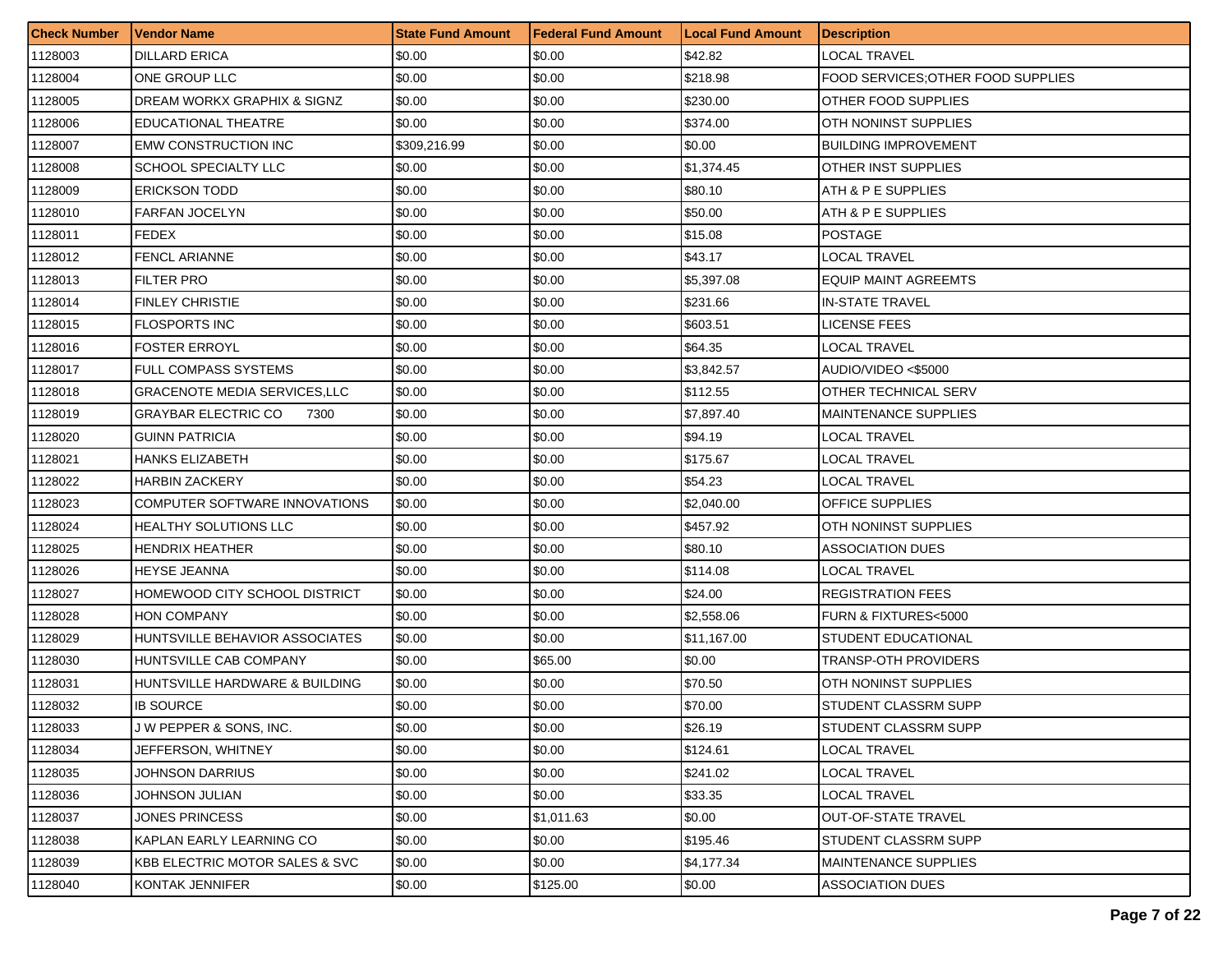| <b>Check Number</b> | <b>Vendor Name</b>             | <b>State Fund Amount</b> | <b>Federal Fund Amount</b> | <b>Local Fund Amount</b> | <b>Description</b>                                                       |
|---------------------|--------------------------------|--------------------------|----------------------------|--------------------------|--------------------------------------------------------------------------|
| 1128041             | KROGER                         | \$0.00                   | \$0.00                     | \$191.19                 | OTH NONINST SUPPLIES; OTHER FOOD SUPPLIES                                |
| 1128042             | LAKESHORE LEARNING MATERIALS   | \$0.00                   | \$0.00                     | \$8,267.96               | STUDENT CLASSRM SUPP;OTHER INST SUPPLIES                                 |
| 1128043             | LAWLER INGRID                  | \$0.00                   | \$0.00                     | \$29.37                  | LOCAL TRAVEL                                                             |
| 1128044             | LEAN FROG BUSINESS SOLUTIONS   | \$0.00                   | \$0.00                     | \$30,600.00              | OTHER PROF SERVICES                                                      |
| 1128045             | LEARNING TREE                  | \$0.00                   | \$0.00                     | \$1,032,987.85           | OTHER PROF SERVICES                                                      |
| 1128046             | LEE S SPORTING GOODS           | \$0.00                   | \$0.00                     | \$982.86                 | ATH & P E SUPPLIES; OTHER MAINT. & OPER.; MAINTENANCE<br><b>SUPPLIES</b> |
| 1128047             | LEGACY COVE HOMEOWNERS         | \$0.00                   | \$0.00                     | \$216.00                 | <b>RENTALS</b>                                                           |
| 1128048             | LENOVO (UNITED STATES) INC     | \$0.00                   | \$0.00                     | \$2,200.00               | COMPUTER HDWRE <5000                                                     |
| 1128049             | LIFETOUCH NSS ACCTS RECEIVABLE | \$0.00                   | \$0.00                     | \$459.04                 | <b>ITEMS FOR RESALE</b>                                                  |
| 1128050             | LMS METAL SALES                | \$1,179.70               | \$0.00                     | \$0.00                   | STUDENT CLASSRM SUPP                                                     |
| 1128051             | LOWES HOME CENTERS             | \$0.00                   | \$0.00                     | \$400.40                 | INST EQUIPMENT                                                           |
| 1128052             | LOWES HOME CENTERS LLC         | \$0.00                   | \$0.00                     | \$189.96                 | OTH NONINST SUPPLIES                                                     |
| 1128053             | M & H FIRE AND SAFETY          | \$0.00                   | \$0.00                     | \$1,077.00               | EQUIP REPAIR & MAINT; EQUIP MAINT AGREEMTS                               |
| 1128054             | MARKS PLUMBING PARTS           | \$0.00                   | \$0.00                     | \$1,794.00               | <b>MAINTENANCE SUPPLIES</b>                                              |
| 1128055             | <b>MARTINDALE ROBERT</b>       | \$0.00                   | \$0.00                     | \$53.24                  | <b>LOCAL TRAVEL</b>                                                      |
| 1128056             | MAYER ELECTRIC SUPPLY CO.      | \$0.00                   | \$0.00                     | \$460.00                 | <b>MAINTENANCE SUPPLIES</b>                                              |
| 1128057             | MCCLUNEY CRISTI                | \$0.00                   | \$0.00                     | \$180.18                 | LOCAL TRAVEL                                                             |
| 1128058             | MCKELLERY PATRICIA ANN         | \$0.00                   | \$0.00                     | \$91.26                  | LOCAL TRAVEL                                                             |
| 1128059             | <b>MCMANUS HAILEY</b>          | \$0.00                   | \$0.00                     | \$543.06                 | <b>STUDENT EDUCATIONAL</b>                                               |
| 1128060             | <b>MCMASTER CARR</b>           | \$0.00                   | \$0.00                     | \$424.86                 | <b>INST EQUIPMENT</b>                                                    |
| 1128061             | <b>MIKES WRECKER SERVICE</b>   | \$0.00                   | \$0.00                     | \$65.00                  | EQUIP REPAIR & MAINT                                                     |
| 1128062             | MILLER SHELMAN                 | \$0.00                   | \$0.00                     | \$275.00                 | <b>REGISTRATION FEES</b>                                                 |
| 1128063             | MIZE LEIGHANN                  | \$0.00                   | \$0.00                     | \$59.67                  | LOCAL TRAVEL                                                             |
| 1128064             | MOBILE COMMUNICATION AMERICA   | \$0.00                   | \$0.00                     | \$279.00                 | OTH NONINST SUPPLIES                                                     |
| 1128065             | <b>MOBILE MODULAR</b>          | \$0.00                   | \$0.00                     | \$18,617.30              | <b>RENTAL-LAND &amp; BLDG</b>                                            |
| 1128066             | MOTOROLA SOLUTIONS INC         | \$0.00                   | \$0.00                     | \$25,989.60              | SOFTWARE MAINT AGREE                                                     |
| 1128067             | MY BINDING                     | \$0.00                   | \$0.00                     | \$3,121.67               | <b>STUDENT CLASSRM SUPP</b>                                              |
| 1128068             | <b>NASCO</b>                   | \$0.00                   | \$0.00                     | \$1,373.65               | <b>INST EQUIPMENT</b>                                                    |
| 1128069             | NCCER                          | \$800.00                 | \$0.00                     | \$0.00                   | INST SOFTWARE                                                            |
| 1128070             | NCS PEARSON INC.               | \$0.00                   | \$0.00                     | \$1,750.00               | <b>TESTING SUPPLIES</b>                                                  |
| 1128071             | NETCENTRIC TECHNOLOGIES INC    | \$60.00                  | \$0.00                     | \$0.00                   | OTHER PROF SERVICES                                                      |
| 1128072             | NORTH ALABAMA CHEMICAL CO INC  | \$0.00                   | \$0.00                     | \$13,955.40              | <b>CUSTODIAL SUPPLIES</b>                                                |
| 1128073             | NORTH ALABAMA GLASS CO INC     | \$0.00                   | \$0.00                     | \$1,371.45               | <b>MAINTENANCE SUPPLIES</b>                                              |
| 1128074             | NUGENERATION INC.              | \$0.00                   | \$0.00                     | \$450.00                 | <b>OTHER PROF SERVICES</b>                                               |
| 1128075             | OFF THE WALL                   | \$0.00                   | \$0.00                     | \$632.90                 | <b>STUDENT CLASSRM SUPP</b>                                              |
| 1128076             | OLD FASHION CANDY CO           | \$0.00                   | \$0.00                     | \$855.97                 | <b>ITEMS FOR RESALE</b>                                                  |
| 1128077             | PALUDAN ASHLEY                 | \$0.00                   | \$0.00                     | \$80.10                  | ASSOCIATION DUES                                                         |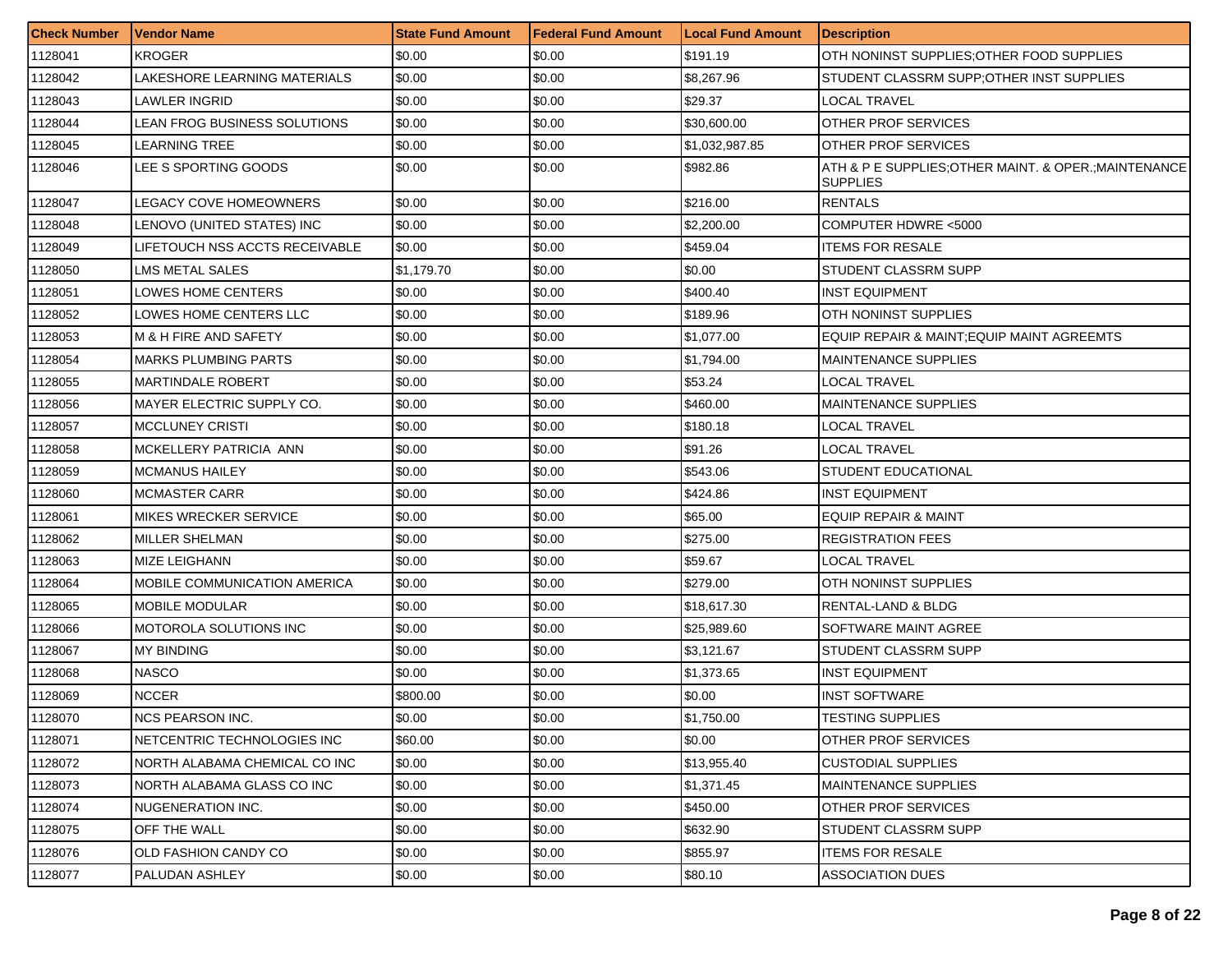| <b>Check Number</b> | <b>Vendor Name</b>            | <b>State Fund Amount</b> | Federal Fund Amount | <b>Local Fund Amount</b> | <b>Description</b>                                                   |
|---------------------|-------------------------------|--------------------------|---------------------|--------------------------|----------------------------------------------------------------------|
| 1128078             | PARKER ANTIONETTE             | \$0.00                   | \$0.00              | \$87.75                  | LOCAL TRAVEL                                                         |
| 1128079             | PARKER INDUSTRIAL SUPPLY      | \$0.00                   | \$0.00              | \$432.00                 | VEHICLE PARTS                                                        |
| 1128080             | PEAKE SCREEN PRINTING         | \$0.00                   | \$0.00              | \$5,372.45               | ATH & P E SUPPLIES:OTHER INST SUPPLIES                               |
| 1128081             | PIPPEN PAULA MICHELLE         | \$0.00                   | \$0.00              | \$193.58                 | LOCAL TRAVEL                                                         |
| 1128082             | PITNEY BOWES GLOBAL FINANCIAL | \$0.00                   | \$0.00              | \$1,617.96               | RENTAL-EQUIPMENT                                                     |
| 1128083             | PLAY THERAPY SUPPLY LLC       | \$0.00                   | \$0.00              | \$718.29                 | OTHER INST SUPPLIES                                                  |
| 1128084             | POWERSCHOOL GROUP INC         | \$0.00                   | \$0.00              | \$29,723.41              | <b>NON-INST SOFTWARE</b>                                             |
| 1128085             | POWERSCHOOL GROUP INC         | \$0.00                   | \$0.00              | \$1,500.00               | <b>STAFF ED SERVICES</b>                                             |
| 1128086             | PPT SOLUTIONS, INC            | \$0.00                   | \$0.00              | \$3,375.00               | COMPUTER HDWRE <5000                                                 |
| 1128087             | PRO-ED, INC.                  | \$0.00                   | \$0.00              | \$4,686.00               | TESTING SUPPLIES                                                     |
| 1128088             | PROJECT LEAD THE WAY INC      | \$0.00                   | \$0.00              | \$1,680.25               | <b>INST EQUIPMENT</b>                                                |
| 1128089             | RENAISSANCE LEARNING INC      | \$0.00                   | \$3,000.00          | \$0.00                   | STAFF ED SERVICES                                                    |
| 1128090             | REV.COM, INC.                 | \$0.00                   | \$0.00              | \$256.25                 | OTHER TECHNICAL SERV                                                 |
| 1128091             | <b>RICH SARAH SKELTON</b>     | \$0.00                   | \$0.00              | \$111.15                 | <b>LOCAL TRAVEL</b>                                                  |
| 1128092             | ROBERTS GROUP INC.            | \$0.00                   | \$0.00              | \$736.85                 | <b>MAINTENANCE SUPPLIES</b>                                          |
| 1128093             | <b>ROBERTS JEREMY</b>         | \$0.00                   | \$0.00              | \$555.17                 | <b>LOCAL TRAVEL</b>                                                  |
| 1128094             | <b>ROMAN THERESA</b>          | \$0.00                   | \$0.00              | \$43.29                  | LOCAL TRAVEL                                                         |
| 1128095             | ROOKS CORLIS<br>(A)           | \$0.00                   | \$0.00              | \$29.00                  | OTHER OBJECTS                                                        |
| 1128096             | <b>SAM S CLUB DIRECT</b>      | \$0.00                   | \$0.00              | \$229.64                 | <b>ITEMS FOR RESALE</b>                                              |
| 1128097             | SAM S CLUB DIRECT             | \$0.00                   | \$0.00              | \$179.78                 | <b>ITEMS FOR RESALE</b>                                              |
| 1128098             | SANTOS JOSEFINA               | \$0.00                   | \$0.00              | \$151.63                 | TRANSP-OTH PROVIDERS                                                 |
| 1128099             | SCHOLASTIC BOOK FAIRS         | \$0.00                   | \$0.00              | \$1,537.10               | <b>ITEMS FOR RESALE</b>                                              |
| 1128100             | <b>SHERWIN WILLIAMS</b>       | \$0.00                   | \$0.00              | \$2,491.31               | LAND & BLDG REPAIR/M;MAINTENANCE SUPPLIES                            |
| 1128101             | <b>SOLIANT HEALTH</b>         | \$0.00                   | \$6,540.19          | \$47,981.81              | OTHER PROF SERVICES; OTHER COMPENSATION                              |
| 1128102             | SOUTHEASTERN MUSICAL SERVICES | \$0.00                   | \$0.00              | \$710.00                 | OTHER INST SUPPLIES                                                  |
| 1128103             | SOUTHERN SEALING & SERVICES   | \$0.00                   | \$0.00              | \$7,175.00               | LAND & BLDG REPAIR/M                                                 |
| 1128104             | SPIVEY CHRISTINA WALLS<br>(A) | \$0.00                   | \$0.00              | \$83.65                  | LOCAL TRAVEL                                                         |
| 1128105             | <b>SPRADLEY CONNIE</b>        | \$0.00                   | \$0.00              | \$20.99                  | PRINTING AND BINDING                                                 |
| 1128106             | STAPLER SCOTT                 | \$0.00                   | \$0.00              | \$721.56                 | IN-STATE TRAVEL; OTHER INST SUPPLIES; PURCHASED<br><b>FOOD</b>       |
| 1128107             | STAPLES ADVANTAGE             | \$0.00                   | \$0.00              | \$119.91                 | STUDENT CLASSRM SUPP                                                 |
| 1128108             | STEPHEN WARD & ASSOCIATES INC | \$0.00                   | \$0.00              | \$18,439.93              | BD IMP <\$50.000:LAND & BLDG REPAIR/M                                |
| 1128109             | <b>STEWART KYNAE</b>          | \$0.00                   | \$0.00              | \$294.84                 | <b>LOCAL TRAVEL</b>                                                  |
| 1128110             | <b>STRICKLAND COMPANIES</b>   | \$0.00                   | \$1,840.00          | \$182.73                 | CUSTODIAL SUPPLIES; OF FICE SUPPLIES; STUDENT<br><b>CLASSRM SUPP</b> |
| 1128111             | <b>STRICKLAND PAPER CO</b>    | \$0.00                   | \$0.00              | \$3,231.06               | CUSTODIAL SUPPLIES; STUDENT CLASSRM SUPP                             |
| 1128112             | HOME DEPOT PRO                | \$0.00                   | \$0.00              | \$3,441.72               | CUSTODIAL SUPPLIES                                                   |
| 1128113             | SWEARENGIN MISTIE LEANNE      | \$0.00                   | \$0.00              | \$10.00                  | OTHER PROF SERVICES                                                  |
| 1128114             | TATE JENNIFER DIANE           | \$0.00                   | \$0.00              | \$65.52                  | <b>LOCAL TRAVEL</b>                                                  |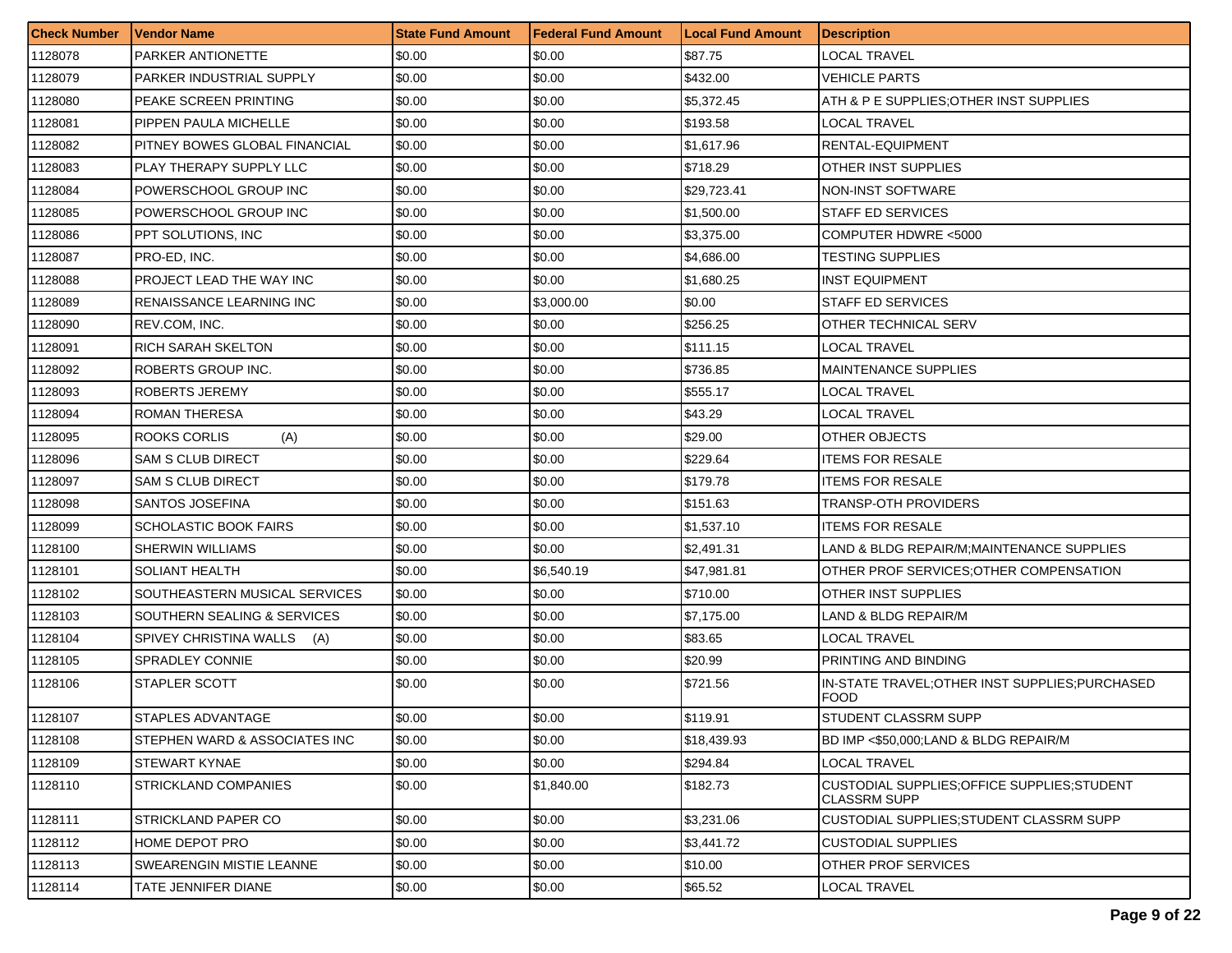| <b>Check Number</b> | Vendor Name                           | <b>State Fund Amount</b> | <b>Federal Fund Amount</b> | <b>Local Fund Amount</b> | <b>Description</b>                                                                                                                                                                                                                                                                                                                                                                                                                                                                                                                                                                                                                                            |
|---------------------|---------------------------------------|--------------------------|----------------------------|--------------------------|---------------------------------------------------------------------------------------------------------------------------------------------------------------------------------------------------------------------------------------------------------------------------------------------------------------------------------------------------------------------------------------------------------------------------------------------------------------------------------------------------------------------------------------------------------------------------------------------------------------------------------------------------------------|
| 1128115             | TENNESSEE CAPTIONING LLC              | \$0.00                   | \$1,812.50                 | \$0.00                   | INST SOFTWARE                                                                                                                                                                                                                                                                                                                                                                                                                                                                                                                                                                                                                                                 |
| 1128116             | <b>TESTOUT CORPORATION</b>            | \$0.00                   | \$720.00                   | \$0.00                   | LICENSE FEES                                                                                                                                                                                                                                                                                                                                                                                                                                                                                                                                                                                                                                                  |
| 1128117             | THERAPY SHOPPE INC                    | \$0.00                   | \$0.00                     | \$702.06                 | <b>OTHER INST SUPPLIES</b>                                                                                                                                                                                                                                                                                                                                                                                                                                                                                                                                                                                                                                    |
| 1128118             | THIS SIDE UP MOVING INC               | \$0.00                   | \$0.00                     | \$10,160.00              | OTHER PROPERTY SERV                                                                                                                                                                                                                                                                                                                                                                                                                                                                                                                                                                                                                                           |
| 1128119             | THRIVE OUTDOOR, INC.                  | \$0.00                   | \$0.00                     | \$80,728.00              | LAND & BLDG REPAIR/M                                                                                                                                                                                                                                                                                                                                                                                                                                                                                                                                                                                                                                          |
| 1128120             | TINTORI CELINA V.                     | \$0.00                   | \$0.00                     | \$331.58                 | <b>LOCAL TRAVEL</b>                                                                                                                                                                                                                                                                                                                                                                                                                                                                                                                                                                                                                                           |
| 1128121             | TOM JEFFREYS SIGN & BANNER            | \$0.00                   | \$0.00                     | \$348.00                 | ATH & P E SUPPLIES                                                                                                                                                                                                                                                                                                                                                                                                                                                                                                                                                                                                                                            |
| 1128122             | TRIPLE POINT INDUSTRIES LLC           | \$0.00                   | \$0.00                     | \$5,579.75               | EQUIP REPAIR & MAINT                                                                                                                                                                                                                                                                                                                                                                                                                                                                                                                                                                                                                                          |
| 1128123             | IU S SPACE & ROCKET CENTER            | \$0.00                   | \$0.00                     | \$998.00                 | OTHER OBJECTS                                                                                                                                                                                                                                                                                                                                                                                                                                                                                                                                                                                                                                                 |
| 1128124             | <b>ULINE</b>                          | \$0.00                   | \$0.00                     | \$768.24                 | <b>OFFICE SUPPLIES</b>                                                                                                                                                                                                                                                                                                                                                                                                                                                                                                                                                                                                                                        |
| 1128125             | UNIVERISTY OF ALABAMA                 | \$0.00                   | \$0.00                     | \$150.00                 | <b>REGISTRATION FEES</b>                                                                                                                                                                                                                                                                                                                                                                                                                                                                                                                                                                                                                                      |
| 1128126             | VAGNUOLO LINDA B                      | \$0.00                   | \$0.00                     | \$20.48                  | LOCAL TRAVEL                                                                                                                                                                                                                                                                                                                                                                                                                                                                                                                                                                                                                                                  |
| 1128127             | <b>VINSON DANA</b>                    | \$0.00                   | \$0.00                     | \$50.37                  | OTHER FOOD SUPPLIES                                                                                                                                                                                                                                                                                                                                                                                                                                                                                                                                                                                                                                           |
| 1128128             | <b>WEBB GARY DON</b>                  | \$0.00                   | \$0.00                     | \$115.25                 | LOCAL TRAVEL                                                                                                                                                                                                                                                                                                                                                                                                                                                                                                                                                                                                                                                  |
| 1128129             | <b>WESTERN PSYCHOLOGICAL SERVICES</b> | \$0.00                   | \$0.00                     | \$372.00                 | OTHER INST SUPPLIES                                                                                                                                                                                                                                                                                                                                                                                                                                                                                                                                                                                                                                           |
| 1128130             | <b>WHALEY CHRISTOPHER</b>             | \$0.00                   | \$552.92                   | \$0.00                   | <b>IN-STATE TRAVEL</b>                                                                                                                                                                                                                                                                                                                                                                                                                                                                                                                                                                                                                                        |
| 1128131             | <b>WILLIAMS AMY</b>                   | \$0.00                   | \$0.00                     | \$76.64                  | LOCAL TRAVEL                                                                                                                                                                                                                                                                                                                                                                                                                                                                                                                                                                                                                                                  |
| 1128132             | WOODS GWEN                            | \$0.00                   | \$0.00                     | \$803.81                 | OTH TRAVEL AND TRNG                                                                                                                                                                                                                                                                                                                                                                                                                                                                                                                                                                                                                                           |
| 1128133             | <b>XEROX BUSINESS SOLUTIONS</b>       | \$0.00                   | \$0.00                     | \$837.19                 | <b>RENTAL-EQUIPMENT</b>                                                                                                                                                                                                                                                                                                                                                                                                                                                                                                                                                                                                                                       |
| 1128134             | <b>XEROX CORPORATION</b>              | \$0.00                   | \$0.00                     | \$2,340.86               | RENTAL-EQUIPMENT                                                                                                                                                                                                                                                                                                                                                                                                                                                                                                                                                                                                                                              |
| 1128135             | YOUNG CHRISTOPHER                     | \$0.00                   | \$0.00                     | \$280.69                 | TELECOMMUNICATION                                                                                                                                                                                                                                                                                                                                                                                                                                                                                                                                                                                                                                             |
| 1128136             | <b>PNC BANK COMMERICAL CARD</b>       | \$3,806.80               | \$10,918.88                | \$89,163.96              | IN-STATE TRAVEL; REGISTRATION FEES; STUDENT CLASSRM<br>SUPP:MAINTENANCE SUPPLIES:ATH & P E SUPPLIES:OUT-<br>OF-STATE TRAVEL:OTH NONINST SUPPLIES:ITEMS FOR<br>RESALE:STAFF ED SERVICES:OTHER PROF SERVICES:OTH<br>TRAVEL AND TRNG:FURN & FIXTURES<5000:OTHER FOOD<br>SUPPLIES;OTHER INST SUPPLIES;OFFICE SUPPLIES;FOOD<br>SERVICES: OTHER TECHNICAL SERV: OTHER PROF ED<br>SERVIC;TEXTBOOKS;FOOD SERV<br>SUPPLIES:TELECOMMUNICATION:EQUIP REPAIR &<br>MAINT;LOCAL TRAVEL;PRINTING AND<br>BINDING:ASSOCIATION DUES:PURCHASED FOOD:TESTING<br>SUPPLIES: OTHER OBJECTS: LIBRARY/MEDIA BOOKS: INST<br>SOFTWARE;POSTAGE;LICENSE FEES;OTHER DUES AND<br><b>FEES</b> |
| 1128137             | <b>BAKER CHAKA</b>                    | \$0.00                   | \$0.00                     | \$315.61                 | <b>IN-STATE TRAVEL</b>                                                                                                                                                                                                                                                                                                                                                                                                                                                                                                                                                                                                                                        |
| 1128138             | <b>BNATURAL SCENTIMENTS</b>           | \$0.00                   | \$0.00                     | \$595.00                 | <b>ITEMS FOR RESALE</b>                                                                                                                                                                                                                                                                                                                                                                                                                                                                                                                                                                                                                                       |
| 1128139             | SERVPRO OF S MADISON COUNTY           | \$0.00                   | \$0.00                     | \$9,821.89               | LAND & BLDG REPAIR/M                                                                                                                                                                                                                                                                                                                                                                                                                                                                                                                                                                                                                                          |
| 1128140             | <b>PNC BANK COMMERICAL CARD</b>       | \$0.00                   | \$0.00                     | \$116,979.13             | STUDENT CLASSRM SUPP:OTHER INST SUPPLIES:OFFICE<br>SUPPLIES:OTH NONINST SUPPLIES:OTHER PROF ED<br><b>SERVIC</b>                                                                                                                                                                                                                                                                                                                                                                                                                                                                                                                                               |
| 1128141             | HUNTSVILLE UTILITIES                  | \$0.00                   | \$51,655.93                | \$571,906.49             | ELECTRICITY; NATURAL GAS; WATER                                                                                                                                                                                                                                                                                                                                                                                                                                                                                                                                                                                                                               |
| 1128142             | ANDERSON BELINDA F                    | \$0.00                   | \$56.16                    | \$0.00                   | LOCAL TRAVEL                                                                                                                                                                                                                                                                                                                                                                                                                                                                                                                                                                                                                                                  |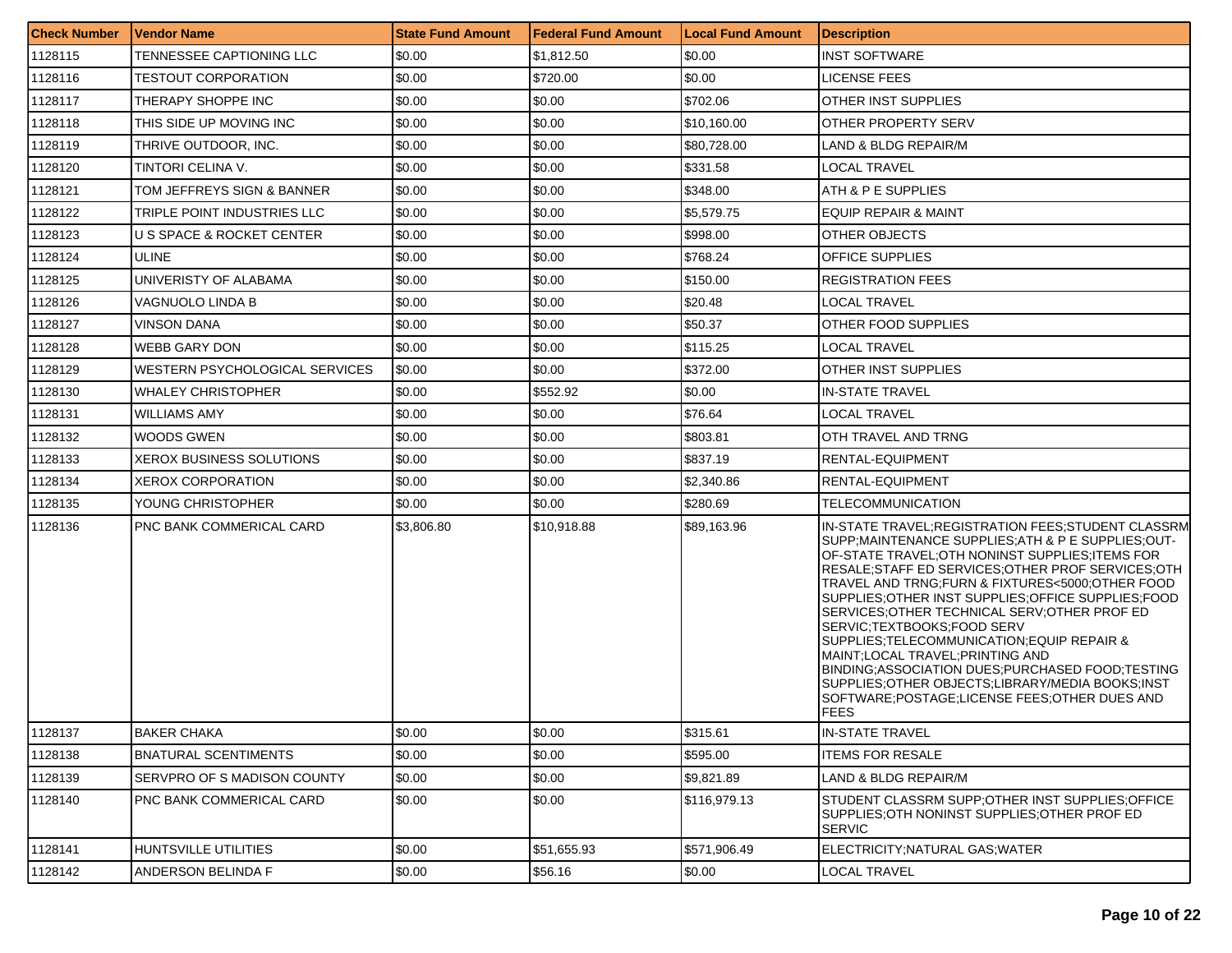| <b>Check Number</b> | <b>Vendor Name</b>              | <b>State Fund Amount</b> | <b>Federal Fund Amount</b> | <b>Local Fund Amount</b> | <b>Description</b>          |
|---------------------|---------------------------------|--------------------------|----------------------------|--------------------------|-----------------------------|
| 1128143             | <b>BIMBO BAKERIES USA, INC.</b> | \$0.00                   | \$10,275.39                | \$0.00                   | PURCHASED FOOD              |
| 1128144             | <b>BUNNELL MICHELLE L</b>       | \$0.00                   | \$19.19                    | \$0.00                   | LOCAL TRAVEL                |
| 1128145             | <b>BURGESS VERTRICIA</b>        | \$0.00                   | \$74.00                    | \$0.00                   | LOCAL TRAVEL                |
| 1128146             | CINTAS CORPORATION #241         | \$0.00                   | \$8,659.44                 | \$0.00                   | <b>FOOD SERV SUPPLIES</b>   |
| 1128147             | DEAN DAIRY CORPORATE LLC        | \$0.00                   | \$78,406.50                | \$0.00                   | PURCHASED FOOD              |
| 1128148             | ELKINS PAULA A                  | \$0.00                   | \$48.91                    | \$0.00                   | LOCAL TRAVEL                |
| 1128149             | <b>FERGUSON KIMBERLY</b>        | \$0.00                   | \$66.69                    | \$0.00                   | LOCAL TRAVEL                |
| 1128150             | FORESTWOOD FARM. INC.           | \$0.00                   | \$1,689.75                 | \$0.00                   | PURCHASED FOOD              |
| 1128151             | <b>GONZALEZ PRISCILLA</b>       | \$0.00                   | \$24.10                    | \$0.00                   | LOCAL TRAVEL                |
| 1128152             | HARPER CONNIE                   | \$0.00                   | \$43.64                    | \$0.00                   | LOCAL TRAVEL                |
| 1128153             | COMPUTER SOFTWARE INNOVATIONS   | \$0.00                   | \$81.60                    | \$0.00                   | <b>OTHER DUES AND FEES</b>  |
| 1128154             | HASSAN GLADYS                   | \$0.00                   | \$48.67                    | \$0.00                   | LOCAL TRAVEL                |
| 1128155             | <b>HERRON TAMIKA</b>            | \$0.00                   | \$175.21                   | \$0.00                   | LOCAL TRAVEL                |
| 1128156             | <b>HOLT CHANELL</b>             | \$0.00                   | \$8.42                     | \$0.00                   | <b>LOCAL TRAVEL</b>         |
| 1128157             | <b>ICEMAKERS, INC.</b>          | \$0.00                   | \$101.64                   | \$0.00                   | <b>MAINTENANCE SUPPLIES</b> |
| 1128158             | JEFFERSON PATRICIA              | \$0.00                   | \$112.32                   | \$0.00                   | LOCAL TRAVEL                |
| 1128159             | JONES JENNIFER Y                | \$0.00                   | \$60.55                    | \$0.00                   | LOCAL TRAVEL                |
| 1128160             | JONES-MCLEOD,INC.               | \$0.00                   | \$933.01                   | \$0.00                   | <b>MAINTENANCE SUPPLIES</b> |
| 1128161             | LANGFORD-MANNING ROSHUN         | \$0.00                   | \$84.83                    | \$0.00                   | LOCAL TRAVEL                |
| 1128162             | LARKINS-MUHAMMAD DONNA          | \$0.00                   | \$21.70                    | \$0.00                   | LOCAL TRAVEL                |
| 1128163             | LOG RIGHT LLC                   | \$0.00                   | \$8,993.00                 | \$0.00                   | FOOD SERVICES               |
| 1128164             | LOWES HOME CENTERS LLC          | \$0.00                   | \$274.68                   | \$0.00                   | <b>MAINTENANCE SUPPLIES</b> |
| 1128165             | <b>MAJORS PAM</b>               | \$0.00                   | \$56.16                    | \$0.00                   | LOCAL TRAVEL                |
| 1128166             | <b>MARTIN NORMA</b>             | \$0.00                   | \$100.62                   | \$0.00                   | LOCAL TRAVEL                |
| 1128167             | MCRAE DEANNA                    | \$0.00                   | \$5.85                     | \$0.00                   | LOCAL TRAVEL                |
| 1128168             | PHILLIPS BELINDA                | \$0.00                   | \$1.81                     | \$0.00                   | LOCAL TRAVEL                |
| 1128169             | <b>RILEY KIMBERLY F</b><br>(A)  | \$0.00                   | \$23.75                    | \$0.00                   | LOCAL TRAVEL                |
| 1128170             | SHARP, JANET S.                 | \$0.00                   | \$14.04                    | \$0.00                   | LOCAL TRAVEL                |
| 1128171             | SPUR EMPLOYMENT INC             | \$0.00                   | \$15,353.28                | \$0.00                   | OTHER PROF SERVICES         |
| 1128172             | <b>STONE GLENDA</b>             | \$0.00                   | \$180.36                   | \$0.00                   | LOCAL TRAVEL                |
| 1128173             | <b>THOMPSON LAMANDA</b>         | \$0.00                   | \$3.74                     | \$0.00                   | LOCAL TRAVEL                |
| 1128174             | VANDERBORGH JACQUELINE          | \$0.00                   | \$33.87                    | \$0.00                   | <b>LOCAL TRAVEL</b>         |
| 1128175             | <b>WEST DONNA</b>               | \$0.00                   | \$189.54                   | \$0.00                   | <b>LOCAL TRAVEL</b>         |
| 1128176             | <b>WHITE MAYA I</b>             | \$0.00                   | \$58.21                    | \$0.00                   | LOCAL TRAVEL                |
| 1128177             | <b>WILKERSON THERESA</b>        | \$0.00                   | \$5.32                     | \$0.00                   | LOCAL TRAVEL                |
| 1128178             | <b>WILLIAMS LATONYA</b>         | \$0.00                   | \$44.81                    | \$0.00                   | LOCAL TRAVEL                |
| 1128179             | WITTICHEN SUPPLY COMPANY        | \$0.00                   | \$1,726.93                 | \$0.00                   | MAINTENANCE SUPPLIES        |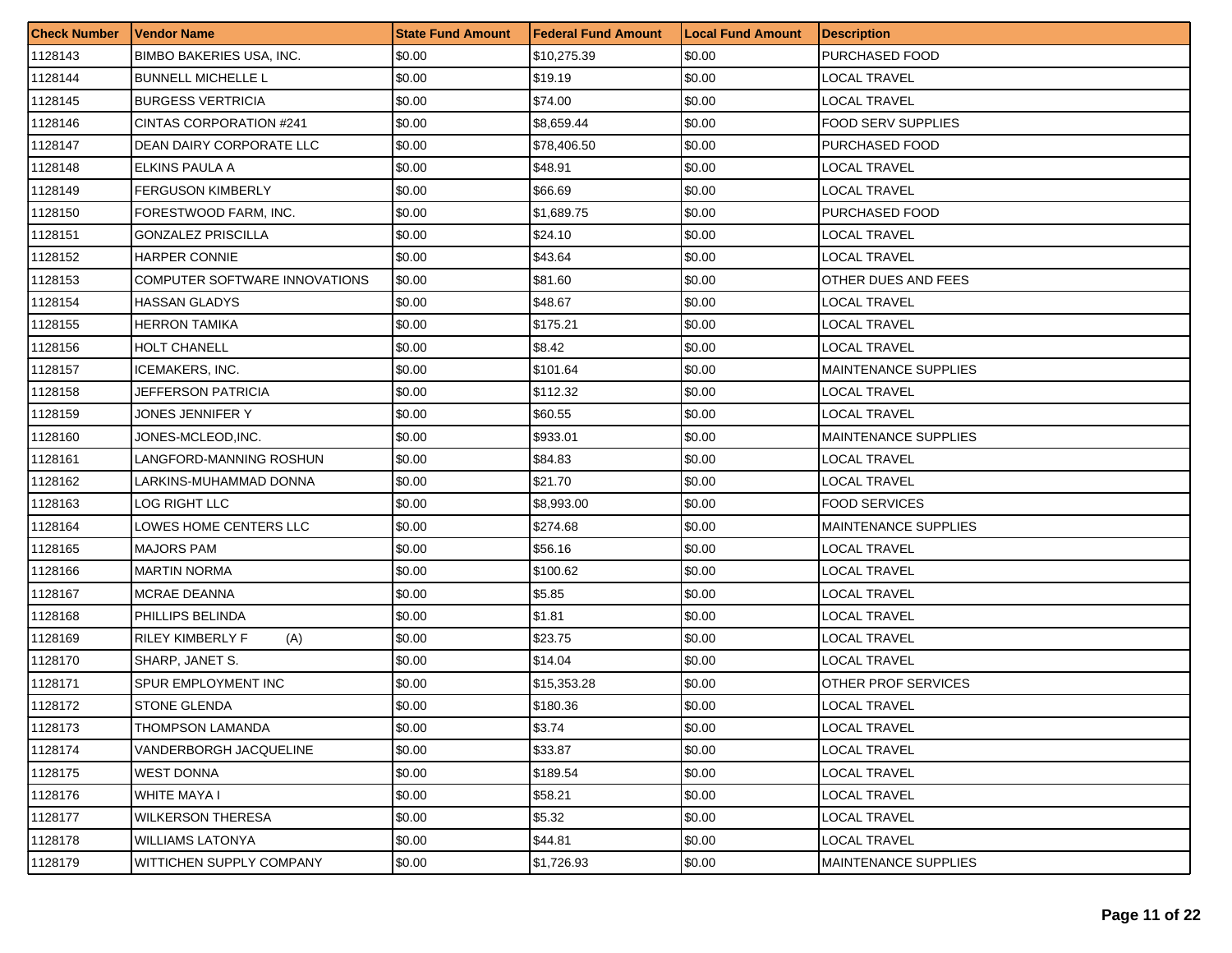| <b>Check Number</b> | l Vendor Name                   | <b>State Fund Amount</b> | Federal Fund Amount | <b>Local Fund Amount</b> | <b>Description</b>                                                                                 |
|---------------------|---------------------------------|--------------------------|---------------------|--------------------------|----------------------------------------------------------------------------------------------------|
| 1128180             | WOOD FRUITTICHER GROCERY CO     | \$0.00                   | \$281,022.65        | \$0.00                   | PURCHASED FOOD; FOOD PROCESSING SUPP; FOOD SERV<br><b>SUPPLIES</b>                                 |
| 1128181             | AT&T                            | \$0.00                   | \$0.00              | \$1,070.75               | <b>TELEPHONE</b>                                                                                   |
| 1128182             | A Z OFFICE RESOURCE INC         | \$0.00                   | \$0.00              | \$32.14                  | OTHER INST SUPPLIES                                                                                |
| 1128183             | A Z OFFICE RESOURCE INC         | \$0.00                   | \$0.00              | \$1,247.63               | OTHER INST SUPPLIES                                                                                |
| 1128184             | A Z OFFICE RESOURCE INC         | \$0.00                   | \$4,830.08          | \$13,832.18              | STUDENT CLASSRM SUPP; OTHER INST SUPPLIES; OFFICE<br>SUPPLIES; MAINTENANCE SUPPLIES; OTHER OBJECTS |
| 1128185             | <b>ABDO PUBLISHING</b>          | \$0.00                   | \$0.00              | \$3,468.98               | LIBRARY/MEDIA BOOKS                                                                                |
| 1128186             | ADVANCE AUTO PARTS              | \$0.00                   | \$0.00              | \$4.018.76               | <b>VEHICLE PARTS</b>                                                                               |
| 1128187             | AHSAA                           | \$0.00                   | \$0.00              | \$250.00                 | ATH & P E SUPPLIES                                                                                 |
| 1128188             | AIRGAS USA                      | \$501.01                 | \$0.00              | \$0.00                   | STUDENT CLASSRM SUPP                                                                               |
| 1128189             | ALABAMA FBLA                    | \$0.00                   | \$0.00              | \$300.00                 | <b>REGISTRATION FEES</b>                                                                           |
| 1128190             | ALABAMA FLAG & BANNER INC       | \$0.00                   | \$0.00              | \$1,270.00               | <b>MAINTENANCE SUPPLIES</b>                                                                        |
| 1128191             | IALABAMA TSA                    | \$0.00                   | \$0.00              | \$50.00                  | <b>REGISTRATION FEES</b>                                                                           |
| 1128192             | <b>ALACTE</b>                   | \$0.00                   | \$12,180.00         | \$0.00                   | ASSOCIATION DUES:REGISTRATION FEES                                                                 |
| 1128193             | ALBERT S FLOWERS INC            | \$0.00                   | \$0.00              | \$119.99                 | OTHER FOOD SUPPLIES                                                                                |
| 1128194             | ALLIED DIGITAL PRINTING         | \$0.00                   | \$0.00              | \$570.11                 | <b>ITEMS FOR RESALE</b>                                                                            |
| 1128195             | AMAZON                          | \$0.00                   | \$540.78            | \$2,300.61               | STUDENT CLASSRM SUPP; OTH NONINST SUPPLIES; OFFICE<br>SUPPLIES;LIBRARY/MEDIA BOOKS                 |
| 1128196             | AMERICAN PAPER & TWINE          | \$0.00                   | \$0.00              | \$21.60                  | CUSTODIAL SUPPLIES                                                                                 |
| 1128197             | AMERIGAS PROPANE LP             | \$0.00                   | \$0.00              | \$110.40                 | PROPANE GAS                                                                                        |
| 1128198             | AMF PIN PALACE LANES #20        | \$0.00                   | \$0.00              | \$1,046.00               | RENTAL-LAND & BLDG                                                                                 |
| 1128199             | ASCD                            | \$0.00                   | \$0.00              | \$301.50                 | OTHER INST SUPPLIES                                                                                |
| 1128200             | <b>AT&amp;T MOBILITY</b>        | \$0.00                   | \$0.00              | \$79.98                  | TELEPHONE                                                                                          |
| 1128201             | ATHENS PAPER CO                 | \$0.00                   | \$0.00              | \$1,278.75               | ITEMS FOR RESALE                                                                                   |
| 1128203             | ATTAINMENT COMPANY INC          | \$0.00                   | \$0.00              | \$831.92                 | OTHER INST SUPPLIES                                                                                |
| 1128204             | IB&H PHOTO                      | \$0.00                   | \$0.00              | \$1,021.82               | STUDENT CLASSRM SUPP                                                                               |
| 1128205             | <b>BAKER CONSTRUCTION</b>       | \$0.00                   | \$0.00              | \$3,875.00               | LAND & BLDG REPAIR/M                                                                               |
| 1128206             | <b>BANKS INDUSTRIES INC</b>     | \$0.00                   | \$0.00              | \$60,157.80              | OTHER EQUIPMENT: CUSTODIAL SUPPLIES                                                                |
| 1128207             | BANNERS.COM                     | \$0.00                   | \$0.00              | \$1,056.72               | OTHER INST SUPPLIES                                                                                |
| 1128208             | <b>GOLF WAREHOUSE LLC</b>       | \$0.00                   | \$0.00              | \$599.50                 | ATH & P E SUPPLIES                                                                                 |
| 1128209             | <b>BATTERIES PLUS</b>           | \$0.00                   | \$0.00              | \$1,591.20               | MAINTENANCE SUPPLIES                                                                               |
| 1128210             | BAY PEST CONTROL COMPANY, INC.  | \$0.00                   | \$0.00              | \$4,968.00               | LAND & BLDG REPAIR/M                                                                               |
| 1128211             | <b>XEROX BUSINESS SOLUTIONS</b> | \$0.00                   | \$0.00              | \$541.20                 | RENTAL-EQUIPMENT                                                                                   |
| 1128212             | REPUBLIC SERVICES               | \$0.00                   | \$0.00              | \$2,148.80               | GARBAGE AND WASTE                                                                                  |
| 1128213             | <b>BLICK ART MATERIALS</b>      | \$0.00                   | \$1,275.39          | \$6,305.95               | OTH NONINST SUPPLIES: STUDENT CLASSRM SUPP                                                         |
| 1128214             | BLUEWOOD PRODUCTIONS LLC        | \$0.00                   | \$0.00              | \$8,511.00               | RENTAL-EQUIPMENT                                                                                   |
| 1128215             | BLUEWOOD PRODUCTIONS LLC        | \$0.00                   | \$0.00              | \$8,841.00               | RENTAL-EQUIPMENT                                                                                   |
| 1128216             | <b>BLUEWOOD PRODUCTIONS LLC</b> | \$0.00                   | \$0.00              | \$7,539.25               | RENTAL-EQUIPMENT                                                                                   |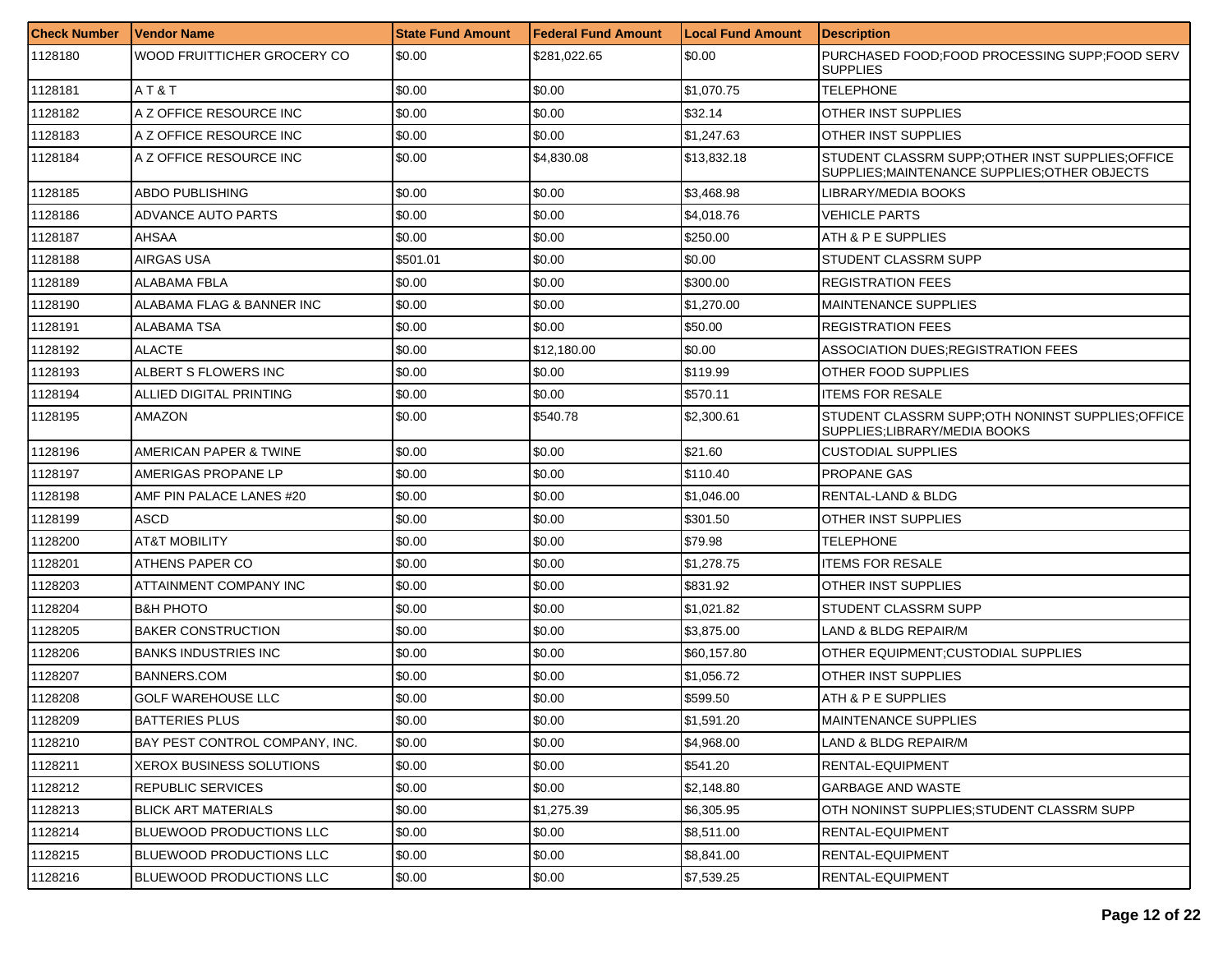| <b>Check Number</b> | <b>Vendor Name</b>                     | <b>State Fund Amount</b> | <b>Federal Fund Amount</b> | <b>Local Fund Amount</b> | <b>Description</b>                         |
|---------------------|----------------------------------------|--------------------------|----------------------------|--------------------------|--------------------------------------------|
| 1128217             | <b>BROWN ALVONA</b>                    | \$0.00                   | \$0.00                     | \$104.01                 | OTHER OBJECTS                              |
| 1128218             | <b>BSN SPORTS</b>                      | \$0.00                   | \$0.00                     | \$4,186.77               | ATH & P E SUPPLIES                         |
| 1128219             | <b>BULKBOOKS.COM</b>                   | \$0.00                   | \$0.00                     | \$100.50                 | STUDENT CLASSRM SUPP                       |
| 1128220             | BUTLER S GAS PIPE, INC.                | \$0.00                   | \$0.00                     | \$1,440.00               | LAND & BLDG REPAIR/M                       |
| 1128221             | BY THE SEA RESORTS INC                 | \$0.00                   | \$0.00                     | \$8,893.89               | OTHER OBJECTS                              |
| 1128222             | C SPIRE BUSINESS                       | \$0.00                   | \$0.00                     | \$10,932.03              | TELECOMMUNICATION                          |
| 1128223             | C SPIRE BUSINESS                       | \$0.00                   | \$0.00                     | \$203.00                 | TELECOMMUNICATION                          |
| 1128224             | C SPIRE BUSINESS                       | \$0.00                   | \$0.00                     | \$1.594.32               | TELECOMMUNICATION                          |
| 1128225             | C SPIRE BUSINESS                       | \$0.00                   | \$0.00                     | \$938.88                 | TELECOMMUNICATION                          |
| 1128226             | C SPIRE BUSINESS                       | \$0.00                   | \$0.00                     | \$2,424.98               | TELECOMMUNICATION                          |
| 1128227             | C SPIRE BUSINESS                       | \$0.00                   | \$0.00                     | \$7,901.65               | TELECOMMUNICATION                          |
| 1128228             | C SPIRE BUSINESS                       | \$0.00                   | \$0.00                     | \$7,903.34               | TELECOMMUNICATION                          |
| 1128229             | CAGLE GEORGE DAVID II                  | \$0.00                   | \$0.00                     | \$100.00                 | ATH & P E SUPPLIES                         |
| 1128230             | CAMPUS RECOGNITION, INC.               | \$0.00                   | \$0.00                     | \$3,841.05               | OTHER PROF SERVICES; OTHER INST SUPPLIES   |
| 1128231             | <b>CAPITAL TRAILWAYS</b>               | \$0.00                   | \$0.00                     | \$5,799.00               | OTHER OBJECTS                              |
| 1128232             | <b>CAPSTONE</b>                        | \$0.00                   | \$0.00                     | \$951.56                 | LIBRARY/MEDIA BOOKS                        |
| 1128233             | <b>CARTER CHRISTOPHER JOEL</b>         | \$0.00                   | \$0.00                     | \$150.00                 | OTHER PROF SERVICES                        |
| 1128234             | <b>CDW GOVERNMENT INC.</b>             | \$0.00                   | \$6,525.75                 | \$675.00                 | COMPUTER HDWRE <5000                       |
| 1128235             | <b>CENGAGE LEARNING</b>                | \$0.00                   | \$0.00                     | \$551.76                 | LIBRARY/MEDIA BOOKS                        |
| 1128236             | CENTURYLINK                            | \$0.00                   | \$0.00                     | \$14,705.85              | TELEPHONE:OTHER COMMUNICATION              |
| 1128237             | <b>CERTIFIED LOCK &amp; KEY</b>        | \$0.00                   | \$0.00                     | \$4,104.64               | LAND & BLDG REPAIR/M                       |
| 1128238             | CHAPPELL JADE                          | \$0.00                   | \$83.43                    | \$0.00                   | LOCAL TRAVEL                               |
| 1128239             | CHICK FIL A                            | \$0.00                   | \$0.00                     | \$496.22                 | OTHER FOOD SUPPLIES                        |
| 1128240             | <b>CHRISTIAN SUSAN</b>                 | \$0.00                   | \$0.00                     | \$39.98                  | ATH & P E SUPPLIES                         |
| 1128241             | CINTAS CORPORATION #241                | \$0.00                   | \$0.00                     | \$2,335.24               | EQUIP MAINT AGREEMTS; LAND & BLDG REPAIR/M |
| 1128242             | AIR CARE SYSTEMS                       | \$641.26                 | \$0.00                     | \$0.00                   | OTHER PURCHASED SERV                       |
| 1128243             | COMCAST CABLE COMMUNICATIONS           | \$0.00                   | \$0.00                     | \$189.85                 | TELECOMMUNICATION                          |
| 1128244             | COMCAST CABLE COMMUNICATIONS           | \$0.00                   | \$0.00                     | \$189.85                 | TELECOMMUNICATION                          |
| 1128245             | COMCAST CABLE COMMUNICATIONS           | \$0.00                   | \$0.00                     | \$609.70                 | <b>TELECOMMUNICATION</b>                   |
| 1128246             | COOK MUSEUM OF NATURAL SCIENCE         | \$0.00                   | \$300.00                   | \$170.00                 | <b>REGISTRATION FEES</b>                   |
| 1128247             | CORE                                   | \$0.00                   | \$0.00                     | \$1,617.00               | <b>TESTING SUPPLIES</b>                    |
| 1128248             | <b>COULSON KRISTINA</b>                | \$0.00                   | \$0.00                     | \$630.00                 | ATH & P E SUPPLIES                         |
| 1128249             | <b>CROWN TROPHY</b>                    | \$0.00                   | \$0.00                     | \$287.07                 | ATH & P E SUPPLIES: OTHER INST SUPPLIES    |
| 1128250             | DEMCO INC                              | \$0.00                   | \$0.00                     | \$2,088.28               | LIBRARY/MEDIA BOOKS:STUDENT CLASSRM SUPP   |
| 1128251             | <b>DIGITAL SPORTS CONSULTING</b>       | \$0.00                   | \$0.00                     | \$134.40                 | OTHER PROF SERVICES                        |
| 1128252             | ONE GROUP LLC                          | \$0.00                   | \$0.00                     | \$78.89                  | OTHER FOOD SUPPLIES                        |
| 1128253             | DRAKE HARLAN PROPERTY INC              | \$0.00                   | \$0.00                     | \$3,600.00               | RENTAL-LAND & BLDG                         |
| 1128254             | <b>DREAM WORKX GRAPHIX &amp; SIGNZ</b> | \$0.00                   | \$485.00                   | \$0.00                   | PRINTING AND BINDING                       |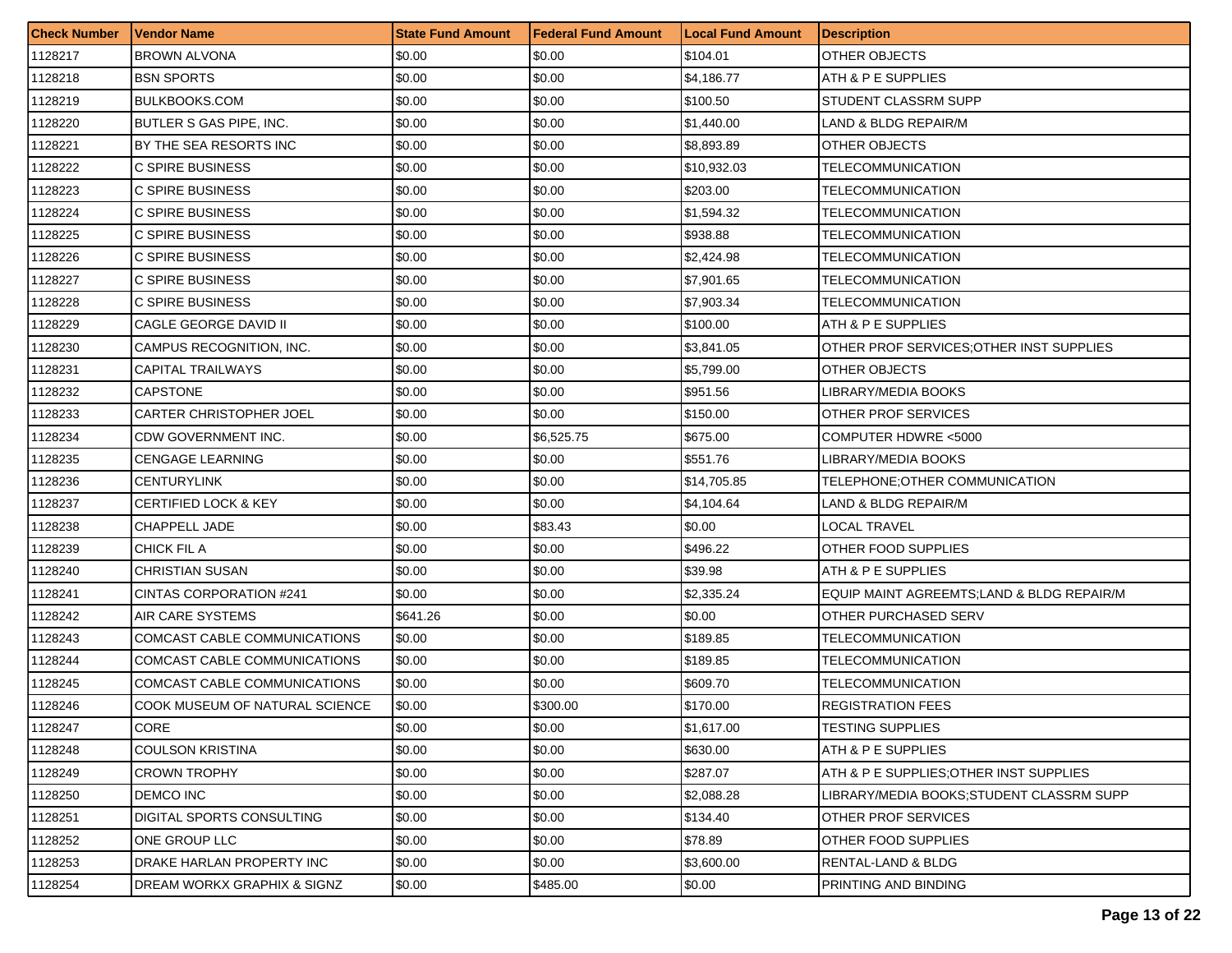| <b>Check Number</b> | Vendor Name                    | <b>State Fund Amount</b> | <b>Federal Fund Amount</b> | <b>Local Fund Amount</b> | <b>Description</b>                         |
|---------------------|--------------------------------|--------------------------|----------------------------|--------------------------|--------------------------------------------|
| 1128255             | DUNLAP CONTRACTING INC         | \$0.00                   | \$0.00                     | \$15,170.00              | BD IMP <\$50,000; MAINTENANCE SUPPLIES     |
| 1128256             | ERIC ARMIN INC.                | \$0.00                   | \$0.00                     | \$7,985.92               | STUDENT CLASSRM SUPP                       |
| 1128257             | <b>EARLYWORKS</b>              | \$0.00                   | \$0.00                     | \$1,530.00               | <b>REGISTRATION FEES</b>                   |
| 1128258             | <b>EARLYWORKS</b>              | \$0.00                   | \$0.00                     | \$1,750.00               | <b>REGISTRATION FEES</b>                   |
| 1128259             | SCHOOL SPECIALTY LLC           | \$0.00                   | \$0.00                     | \$1,213.49               | OTHER INST SUPPLIES                        |
| 1128260             | <b>FEDEX</b>                   | \$0.00                   | \$0.00                     | \$126.62                 | <b>POSTAGE</b>                             |
| 1128261             | FERGUSON ENTERPRISES, INC      | \$0.00                   | \$0.00                     | \$1,930.73               | <b>MAINTENANCE SUPPLIES</b>                |
| 1128262             | <b>FIRST IN ALABAMA</b>        | \$0.00                   | \$0.00                     | \$100.00                 | <b>REGISTRATION FEES</b>                   |
| 1128263             | <b>FIRST</b>                   | \$0.00                   | \$0.00                     | \$445.00                 | STUDENT CLASSRM SUPP                       |
| 1128264             | <b>FULL COMPASS SYSTEMS</b>    | \$0.00                   | \$0.00                     | \$4,475.02               | AUDIO/VIDEO <\$5000                        |
| 1128265             | <b>GLASS LEE ANN C</b>         | \$0.00                   | \$147.50                   | \$0.00                   | <b>IN-STATE TRAVEL</b>                     |
| 1128266             | GLENWOOD INC.                  | \$0.00                   | \$0.00                     | \$495.00                 | <b>REGISTRATION FEES</b>                   |
| 1128267             | HONORS GRADUATION              | \$0.00                   | \$0.00                     | \$379.00                 | OTH NONINST SUPPLIES                       |
| 1128268             | GRAYBAR ELECTRIC CO<br>7300    | \$0.00                   | \$0.00                     | \$18,883.89              | <b>MAINTENANCE SUPPLIES</b>                |
| 1128269             | GREATER HUNTSVILLE UMPIRE ASSN | \$0.00                   | \$0.00                     | \$7,397.00               | ATHLETIC OFFICIALS                         |
| 1128270             | GREENPOWER USA FOUNDATION      | \$0.00                   | \$0.00                     | \$2,139.83               | STUDENT CLASSRM SUPP: OTHER INST SUPPLIES  |
| 1128271             | GUITAR CENTER STORES INC       | \$0.00                   | \$0.00                     | \$167.92                 | TRANSP-OTH PROVIDERS                       |
| 1128272             | HARDEN NICOLE JOHNSON          | \$0.00                   | \$99.45                    | \$0.00                   | LOCAL TRAVEL                               |
| 1128273             | HARLAN FAMILY LTD PARTNERSHIP  | \$0.00                   | \$0.00                     | \$1,500.00               | RENTAL-LAND & BLDG                         |
| 1128274             | COMPUTER SOFTWARE INNOVATIONS  | \$0.00                   | \$0.00                     | \$1,020.00               | OFFICE SUPPLIES                            |
| 1128275             | HOPPE MCQUEEN KATHRYN          | \$0.00                   | \$0.00                     | \$136.89                 | <b>LOCAL TRAVEL</b>                        |
| 1128276             | HOWARD INDUSTRIES INC          | \$127,710.00             | \$0.00                     | \$0.00                   | SOFTWARE MAINT AGREE                       |
| 1128277             | HOWARD INDUSTRIES INC          | \$0.00                   | \$9,367.00                 | \$0.00                   | AUDIO/VIDEO <\$5000                        |
| 1128278             | HOWARD MAC                     | \$0.00                   | \$0.00                     | \$45.00                  | OTH NONINST SUPPLIES                       |
| 1128279             | HUNTSVILLE HIGH SCHOOL         | \$0.00                   | \$100.00                   | \$0.00                   | OTHER DUES AND FEES                        |
| 1128280             | <b>HUNTSVILLE MARRIOTT</b>     | \$0.00                   | \$0.00                     | \$6,076.00               | OTHER FOOD SUPPLIES                        |
| 1128281             | IGNITE EDUCATION INC           | \$0.00                   | \$101.890.16               | \$0.00                   | OTHER TECHNICAL SERV                       |
| 1128282             | INLINE ELECTRIC SUPPLY CO INC  | \$0.00                   | \$0.00                     | \$497.47                 | <b>MAINTENANCE SUPPLIES</b>                |
| 1128283             | INTERNATIONAL E Z UP INC       | \$0.00                   | \$0.00                     | \$2,318.92               | OTHER INST SUPPLIES                        |
| 1128284             | JACKSON LADONNA                | \$0.00                   | \$0.00                     | \$35.00                  | STUDENT CLASSRM SUPP                       |
| 1128285             | <b>JACKSON WARREN</b>          | \$0.00                   | \$0.00                     | \$1,628.67               | <b>JOUT-OF-STATE TRAVEL</b>                |
| 1128286             | JAMES CLEMENS HIGH SCHOOL      | \$0.00                   | \$0.00                     | \$185.00                 | ATH & P E SUPPLIES                         |
| 1128287             | <b>JEMISON HIGH SCHOOL</b>     | \$0.00                   | \$100.00                   | \$0.00                   | OTHER DUES AND FEES                        |
| 1128288             | JOHNSON VIVIAN                 | \$0.00                   | \$0.00                     | \$33.36                  | <b>INSURANCE SERVICES</b>                  |
| 1128289             | <b>JONES SIERRA</b>            | \$0.00                   | \$0.00                     | \$89.00                  | ATH & P E SUPPLIES                         |
| 1128290             | JUNIOR LIBRARY GUILD           | \$0.00                   | \$0.00                     | \$2,185.50               | LIBRARY/MEDIA BOOKS                        |
| 1128291             | LAKESHORE LEARNING MATERIALS   | \$0.00                   | \$1,096.74                 | \$2,812.77               | STUDENT CLASSRM SUPP; PARENT INST SUPPLIES |
| 1128292             | LARGEN IRRIGATION, INC.        | \$0.00                   | \$0.00                     | \$5,630.00               | LAND & BLDG REPAIR/M                       |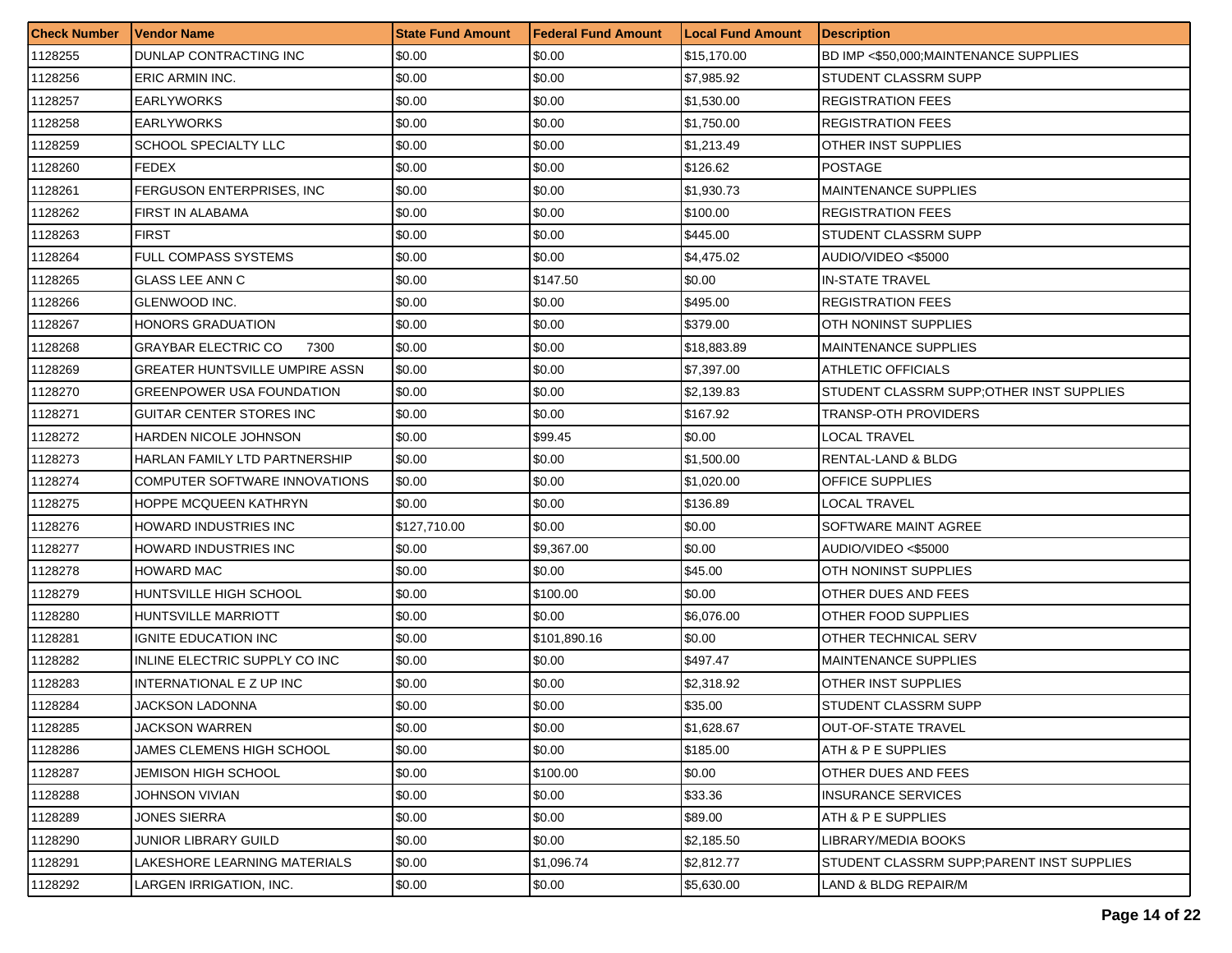| <b>Check Number</b> | <b>Vendor Name</b>                  | <b>State Fund Amount</b> | <b>Federal Fund Amount</b> | <b>Local Fund Amount</b> | <b>Description</b>                         |
|---------------------|-------------------------------------|--------------------------|----------------------------|--------------------------|--------------------------------------------|
| 1128293             | LEADING EDGE TROPHIES               | \$0.00                   | \$0.00                     | \$309.83                 | OTH NONINST SUPPLIES                       |
| 1128294             | LEE HIGH SCHOOL                     | \$0.00                   | \$100.00                   | \$0.00                   | OTHER DUES AND FEES                        |
| 1128295             | LEE S SPORTING GOODS                | \$0.00                   | \$0.00                     | \$780.10                 | ATH & P E SUPPLIES                         |
| 1128296             | LENOVO FINANCIAL SERVICES           | \$0.00                   | \$0.00                     | \$17,935.36              | OTHER DUES AND FEES                        |
| 1128297             | LINCOLN ELECTRIC COMPANY            | \$1,311.73               | \$0.00                     | \$0.00                   | STUDENT CLASSRM SUPP                       |
| 1128298             | LOGOTAGS                            | \$0.00                   | \$0.00                     | \$217.00                 | STUDENT CLASSRM SUPP                       |
| 1128299             | LONG ELIZABETH                      | \$0.00                   | \$0.00                     | \$703.46                 | TELECOMMUNICATION                          |
| 1128300             | LOWES HOME CENTERS                  | \$0.00                   | \$0.00                     | \$1,150.54               | OTH NONINST SUPPLIES; EQUIP REPAIR & MAINT |
| 1128301             | M & H FIRE AND SAFETY               | \$0.00                   | \$0.00                     | \$1,648.65               | EQUIP REPAIR & MAINT; EQUIP MAINT AGREEMTS |
| 1128302             | <b>MACKIN EDUCATIONAL RESOURCES</b> | \$0.00                   | \$0.00                     | \$1,350.00               | STUDENT CLASSRM SUPP                       |
| 1128303             | NEW HOPE BOYS SOCCER                | \$0.00                   | \$0.00                     | \$250.00                 | <b>REGISTRATION FEES</b>                   |
| 1128304             | MAIN EVENT ENTERTAINMENT            | \$0.00                   | \$0.00                     | \$942.75                 | OTHER FOOD SUPPLIES                        |
| 1128305             | MARCH OF DIMES FOUNDATION           | \$0.00                   | \$0.00                     | \$401.00                 | OTH NONINST SUPPLIES                       |
| 1128306             | MATHMATICS LEAGUES, INC             | \$0.00                   | \$0.00                     | \$29.85                  | STUDENT CLASSRM SUPP                       |
| 1128307             | MAYER ELECTRIC SUPPLY CO.           | \$0.00                   | \$0.00                     | \$2,075.62               | <b>MAINTENANCE SUPPLIES</b>                |
| 1128308             | MCGLATHERY LAKEIA                   | \$0.00                   | \$0.00                     | \$100.00                 | OTHER PROF SERVICES                        |
| 1128309             | MCWHORTER ZACHARY                   | \$0.00                   | \$67.28                    | \$0.00                   | <b>IN-STATE TRAVEL</b>                     |
| 1128310             | <b>MEGA CONFERENCE</b>              | \$0.00                   | \$4,785.00                 | \$165.00                 | <b>REGISTRATION FEES</b>                   |
| 1128311             | MIKES WRECKER SERVICE               | \$0.00                   | \$0.00                     | \$335.00                 | EQUIP REPAIR & MAINT                       |
| 1128312             | MOBILE COMMUNICATION AMERICA        | \$2,796.00               | \$0.00                     | \$13,026.00              | OTHER PROPERTY SERV; COMPUTER HDWRE <5000  |
| 1128313             | <b>MOBILE MODULAR</b>               | \$0.00                   | \$0.00                     | \$5,406.00               | RENTAL-LAND & BLDG                         |
| 1128314             | MONROVIA MIDDLE SCHOOL              | \$0.00                   | \$0.00                     | \$100.00                 | <b>REGISTRATION FEES</b>                   |
| 1128315             | <b>MOORE ANTONIO</b>                | \$0.00                   | \$0.00                     | \$800.00                 | OTHER PROF SERVICES                        |
| 1128316             | MORARD & COMPANY INC                | \$0.00                   | \$0.00                     | \$4,250.00               | <b>MAINTENANCE SUPPLIES</b>                |
| 1128317             | <b>MOSES PHYLLIS</b>                | \$0.00                   | \$0.00                     | \$17.55                  | LOCAL TRAVEL                               |
| 1128318             | MOULTON, STEVEN IRA                 | \$0.00                   | \$0.00                     | \$450.00                 | <b>OTHER PROF SERVICES</b>                 |
| 1128319             | <b>MR ROOTER</b>                    | \$0.00                   | \$0.00                     | \$701.00                 | <b>EQUIP REPAIR &amp; MAINT</b>            |
| 1128320             | MSC INDUSTRIAL SUPPLY CO INC        | \$5,932.80               | \$0.00                     | \$0.00                   | STUDENT CLASSRM SUPP;INST EQUIPMENT        |
| 1128321             | <b>MUSIC BY MIKE</b>                | \$0.00                   | \$0.00                     | \$875.00                 | OTHER PROF SERVICES                        |
| 1128322             | NASA - NORTH ALABAMA SOFTBALL       | \$0.00                   | \$0.00                     | \$1,700.00               | ATHLETIC OFFICIALS                         |
| 1128323             | NATIONAL RESTAURANT                 | \$0.00                   | \$7,144.90                 | \$19,193.09              | OTHER PROF SERVICES;STUDENT CLASSRM SUPP   |
| 1128324             | NATIONAL TECHINCAL SOCIETY          | \$0.00                   | \$0.00                     | \$250.00                 | <b>REGISTRATION FEES</b>                   |
| 1128325             | <b>NCS PEARSON INC</b>              | \$0.00                   | \$0.00                     | \$11,959.04              | OTHER INST SUPPLIES: TESTING SUPPLIES      |
| 1128326             | NORTH ALABAMA CHEMICAL              | \$0.00                   | \$0.00                     | \$2,978.10               | <b>CUSTODIAL SUPPLIES</b>                  |
| 1128327             | NORTH ALABAMA GLASS CO INC          | \$0.00                   | \$0.00                     | \$2,310.46               | <b>MAINTENANCE SUPPLIES</b>                |
| 1128328             | NORTH AMERICAN VIDEO/SOUND INC      | \$0.00                   | \$0.00                     | \$330.00                 | <b>EQUIP REPAIR &amp; MAINT</b>            |
| 1128329             | OFF THE WALL                        | \$0.00                   | \$0.00                     | \$901.90                 | <b>ADVERTISING</b>                         |
| 1128330             | <b>NCS PEARSON INC</b>              | \$0.00                   | \$0.00                     | \$3,224.00               | <b>TESTING SUPPLIES</b>                    |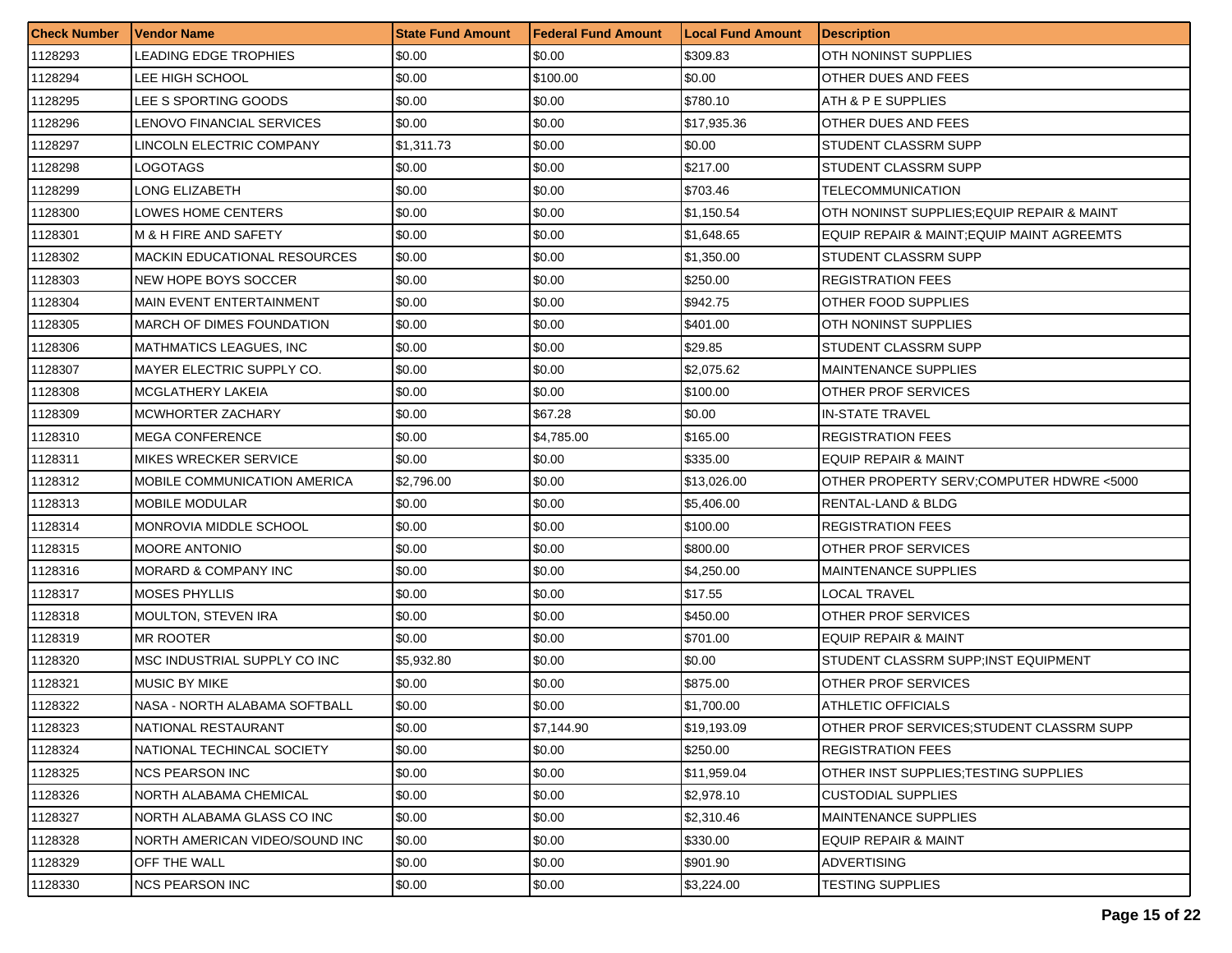| <b>Check Number</b> | <b>Vendor Name</b>                  | <b>State Fund Amount</b> | <b>Federal Fund Amount</b> | <b>Local Fund Amount</b> | <b>Description</b>                                                    |
|---------------------|-------------------------------------|--------------------------|----------------------------|--------------------------|-----------------------------------------------------------------------|
| 1128331             | PEASANT T-SHIRT SHOPPE              | \$0.00                   | \$0.00                     | \$635.00                 | ATH & P E SUPPLIES                                                    |
| 1128332             | PERMA BOUND                         | \$0.00                   | \$0.00                     | \$5,360.05               | LIBRARY/MEDIA BOOKS                                                   |
| 1128333             | PERMA-BOUND                         | \$0.00                   | \$0.00                     | \$2,372.00               | LIBRARY/MEDIA BOOKS                                                   |
| 1128334             | PERMA-BOUND                         | \$0.00                   | \$0.00                     | \$2,903.51               | LIBRARY/MEDIA BOOKS                                                   |
| 1128335             | AMF PIN PALACE LANES                | \$0.00                   | \$0.00                     | \$1,492.00               | RENTAL-EQUIPMENT; REGISTRATION FEES                                   |
| 1128336             | POCKET NURSE                        | \$0.00                   | \$0.00                     | \$349.60                 | STUDENT CLASSRM SUPP                                                  |
| 1128337             | PONZINI JEFFREY                     | \$0.00                   | \$0.00                     | \$535.00                 | OTHER PROPERTY SERV                                                   |
| 1128338             | POSEY ALEXIS                        | \$0.00                   | \$0.00                     | \$100.00                 | OTHER PROF SERVICES                                                   |
| 1128339             | PRESENTATION SOLUTIONS INC.         | \$2,948.17               | \$0.00                     | \$0.00                   | STUDENT CLASSRM SUPP                                                  |
| 1128340             | PRIDE ERROL D                       | \$0.00                   | \$0.00                     | \$1,500.00               | ATH & P E SUPPLIES                                                    |
| 1128341             | <b>PRO ELECTRIC INC</b>             | \$0.00                   | \$0.00                     | \$18,237.80              | <b>EQUIP REPAIR &amp; MAINT</b>                                       |
| 1128342             | PROJECT LEAD THE WAY INC            | \$871.25                 | \$0.00                     | \$955.50                 | INST EQUIPMENT: STUDENT CLASSRM SUPP                                  |
| 1128343             | <b>RENAISSANCE MOBILE RIVERVIEW</b> | \$0.00                   | \$0.00                     | \$1,385.10               | <b>IN-STATE TRAVEL</b>                                                |
| 1128344             | RENAISSANCE MOBILE RIVERVIEW        | \$0.00                   | \$0.00                     | \$929.40                 | <b>IN-STATE TRAVEL</b>                                                |
| 1128345             | RENAISSANCE MOBILE RIVERVIEW        | \$0.00                   | \$464.70                   | \$0.00                   | <b>IN-STATE TRAVEL</b>                                                |
| 1128346             | <b>RENAISSANCE MONTGOMERY HOTEL</b> | \$0.00                   | \$0.00                     | \$347.20                 | <b>IN-STATE TRAVEL</b>                                                |
| 1128347             | <b>RENAISSANCE MONTGOMERY HOTEL</b> | \$0.00                   | \$347.20                   | \$0.00                   | <b>IN-STATE TRAVEL</b>                                                |
| 1128348             | ROBERTS JEREMY                      | \$0.00                   | \$0.00                     | \$77.22                  | LOCAL TRAVEL                                                          |
| 1128349             | RODRIGUEZ KAREN L<br>(A)            | \$0.00                   | \$488.22                   | \$0.00                   | IN-STATE TRAVEL;LOCAL TRAVEL                                          |
| 1128350             | SAM S CLUB DIRECT                   | \$0.00                   | \$0.00                     | \$1,180.93               | OTHER INST SUPPLIES; ITEMS FOR RESALE                                 |
| 1128351             | <b>SAM S CLUB DIRECT</b>            | \$0.00                   | \$0.00                     | \$1,190.24               | ITEMS FOR RESALE; OTH NONINST SUPPLIES; OTHER FOOD<br><b>SUPPLIES</b> |
| 1128352             | <b>SAM S CLUB DIRECT</b>            | \$0.00                   | \$0.00                     | \$1,007.28               | <b>ITEMS FOR RESALE</b>                                               |
| 1128353             | <b>SAMS CLUB CREDIT</b>             | \$0.00                   | \$0.00                     | \$217.00                 | OTHER FOOD SUPPLIES; OTH NONINST SUPPLIES                             |
| 1128354             | <b>SCHOLASTIC BOOK FAIRS</b>        | \$0.00                   | \$0.00                     | \$4,616.55               | <b>ITEMS FOR RESALE</b>                                               |
| 1128355             | SCHOOL NURSE SUPPLY INC             | \$0.00                   | \$0.00                     | \$486.76                 | OTHER INST SUPPLIES                                                   |
| 1128356             | <b>SCHOOL SPECIALTY</b>             | \$0.00                   | \$0.00                     | \$1,500.01               | STUDENT CLASSRM SUPP                                                  |
| 1128357             | <b>SCHOOLCRAFT</b>                  | \$0.00                   | \$152.87                   | \$0.00                   | STUDENT CLASSRM SUPP                                                  |
| 1128358             | <b>SCRUGGS LLC</b>                  | \$0.00                   | \$0.00                     | \$1,907.50               | <b>LAND &amp; BLDG REPAIR/M</b>                                       |
| 1128359             | SHATTUCK INC                        | \$0.00                   | \$0.00                     | \$16,797.00              | LAND & BLDG REPAIR/M;BD IMP <\$50,000                                 |
| 1128360             | SHERWIN WILLIAMS                    | \$0.00                   | \$0.00                     | \$358.29                 | MAINTENANCE SUPPLIES;LAND & BLDG REPAIR/M                             |
| 1128361             | <b>SHINDIGS &amp; SUCH</b>          | \$0.00                   | \$0.00                     | \$4,596.00               | OTHER PROF SERVICES                                                   |
| 1128362             | <b>SHOCKLEY BRIAN</b>               | \$0.00                   | \$0.00                     | \$210.00                 | OTHER PROF SERVICES                                                   |
| 1128363             | SHORTSTOP SCREEN PRINTING           | \$0.00                   | \$0.00                     | \$780.00                 | ATH & P E SUPPLIES                                                    |
| 1128364             | SKULLS UNLIMITED INTERNATIONAL      | \$0.00                   | \$0.00                     | \$425.09                 | STUDENT CLASSRM SUPP                                                  |
| 1128365             | SMALL TASHERIA                      | \$0.00                   | \$0.00                     | \$579.34                 | <b>IN-STATE TRAVEL</b>                                                |
| 1128366             | <b>SMARTSIGN</b>                    | \$0.00                   | \$0.00                     | \$602.00                 | OTH NONINST SUPPLIES                                                  |
| 1128368             | SOUTHEASTERN MUSICAL SERVICES       | \$0.00                   | \$1,800.00                 | \$0.00                   | <b>STUDENT CLASSRM SUPP</b>                                           |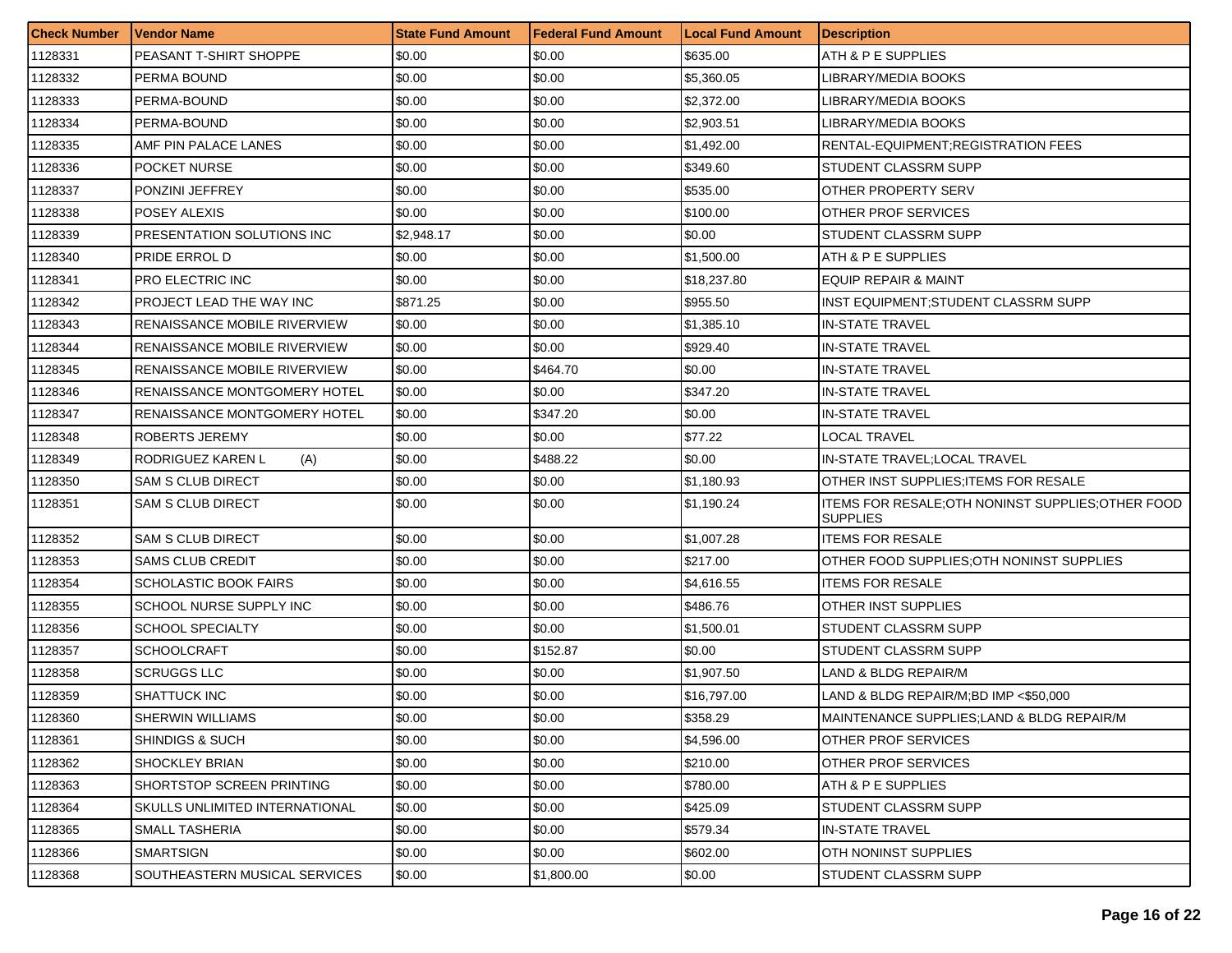| <b>Check Number</b> | l Vendor Name                     | <b>State Fund Amount</b> | <b>Federal Fund Amount</b> | <b>Local Fund Amount</b> | <b>Description</b>                                                                  |
|---------------------|-----------------------------------|--------------------------|----------------------------|--------------------------|-------------------------------------------------------------------------------------|
| 1128369             | SOUTHEASTERN TRUCK BODY &         | \$0.00                   | \$0.00                     | \$8,746.16               | MACH-COMPLEX SYSTEMS; EQUIP REPAIR & MAINT                                          |
| 1128370             | SOUTHERN SEALING & SERVICES       | \$0.00                   | \$0.00                     | \$5,350.00               | LAND & BLDG REPAIR/M                                                                |
| 1128371             | SPUR EMPLOYMENT INC               | \$0.00                   | \$163,177.13               | \$255,236.17             | STUDENT EDUCATIONAL; OTHER PROF SERVICES; DATA<br>PROCESSING SERV:CLERICAL SERVICES |
| 1128372             | STAPLES ADVANTAGE                 | \$0.00                   | \$0.00                     | \$76.89                  | OTHER INST SUPPLIES                                                                 |
| 1128373             | STAPLES ADVANTAGE                 | \$0.00                   | \$0.00                     | \$209.99                 | OTHER INST SUPPLIES                                                                 |
| 1128374             | STAPLES ADVANTAGE                 | \$0.00                   | \$0.00                     | \$1,395.03               | OTHER INST SUPPLIES:STUDENT CLASSRM SUPP                                            |
| 1128375             | CHERMETRA DENSON                  | \$0.00                   | \$0.00                     | \$400.00                 | ATH & P E SUPPLIES                                                                  |
| 1128376             | STRICKLAND PAPER CO               | \$0.00                   | \$838.50                   | \$12,991.15              | CUSTODIAL SUPPLIES; STUDENT CLASSRM SUPP                                            |
| 1128377             | SUDDEN SERVICE, INC               | \$0.00                   | \$0.00                     | \$4,064.00               | EQUIP MAINT AGREEMTS                                                                |
| 1128378             | TAYLOR KRISTIN                    | \$0.00                   | \$0.00                     | \$140.00                 | OTHER PROF SERVICES                                                                 |
| 1128379             | TCU CONSULTING SERVICES LLC       | \$0.00                   | \$0.00                     | \$13,240.00              | OTHER PROF SERVICES                                                                 |
| 1128380             | TENNESSEE CAPTIONING LLC          | \$0.00                   | \$750.00                   | \$0.00                   | INST SOFTWARE                                                                       |
| 1128381             | TERRELL TECHNICAL SERVICES        | \$0.00                   | \$0.00                     | \$1,204.74               | OTHER PROF SERVICES                                                                 |
| 1128382             | THIS SIDE UP MOVING INC           | \$0.00                   | \$0.00                     | \$11,432.00              | OTHER PROPERTY SERV                                                                 |
| 1128383             | THOMAS JONES GARGULINSKI          | \$0.00                   | \$0.00                     | \$210.00                 | OTHER PROF SERVICES                                                                 |
| 1128384             | THRIVE OUTDOOR, INC.              | \$0.00                   | \$0.00                     | \$948.00                 | LAND & BLDG REPAIR/M                                                                |
| 1128385             | TK ELEVATOR CORPORATION           | \$0.00                   | \$0.00                     | \$4,750.90               | <b>EQUIP MAINT AGREEMTS</b>                                                         |
| 1128386             | TOM JEFFREYS SIGN & BANNER        | \$0.00                   | \$0.00                     | \$10.00                  | ATH & P E SUPPLIES                                                                  |
| 1128387             | TRANE COMPANY                     | \$0.00                   | \$0.00                     | \$11,765.11              | EQUIP REPAIR & MAINT;MAINTENANCE SUPPLIES                                           |
| 1128388             | TRIDENTS AQUARIUMS LLC            | \$0.00                   | \$0.00                     | \$70.00                  | OTHER PURCHASED SERV                                                                |
| 1128389             | TRIGREEN EQUIPMENT LLC            | \$0.00                   | \$0.00                     | \$37,515.85              | MACH-COMPLEX SYSTEMS                                                                |
| 1128390             | U S SPACE & ROCKET CENTER         | \$0.00                   | \$0.00                     | \$10,501.15              | OTH NONINST SUPPLIES                                                                |
| 1128391             | <b>UPS</b>                        | \$0.00                   | \$0.00                     | \$22.00                  | <b>POSTAGE</b>                                                                      |
| 1128392             | <b>VALLEY BUSINESS MACHINES</b>   | \$0.00                   | \$0.00                     | \$544.00                 | AUDIO/VIDEO <\$5000                                                                 |
| 1128393             | <b>VANHOOSER MARK</b>             | \$0.00                   | \$0.00                     | \$156.20                 | LOCAL TRAVEL                                                                        |
| 1128394             | <b>VARSITY SPIRIT FASHIONS</b>    | \$0.00                   | \$0.00                     | \$992.25                 | ATH & P E SUPPLIES                                                                  |
| 1128395             | VERIZON WIRELESS                  | \$37,550.14              | \$0.00                     | \$0.00                   | COMPUTER HDWRE <5000                                                                |
| 1128396             | VISTA HIGHER LEARNING             | \$0.00                   | \$0.00                     | \$3,295.24               | STUDENT CLASSRM SUPP                                                                |
| 1128397             | VOYAGER SOPRIS LEARNING INC       | \$0.00                   | \$29,449.50                | \$0.00                   | STUDENT CLASSRM SUPP                                                                |
| 1128398             | <b>WADE CAROLYN</b>               | \$0.00                   | \$92.73                    | \$0.00                   | LOCAL TRAVEL                                                                        |
| 1128399             | WALKER JACQUELINE C               | \$0.00                   | \$0.00                     | \$54.41                  | LOCAL TRAVEL                                                                        |
| 1128400             | <b>WATKINS ERIC</b>               | \$0.00                   | \$0.00                     | \$140.00                 | OTHER PROF SERVICES                                                                 |
| 1128401             | WATSON ROBERT L                   | \$0.00                   | \$0.00                     | \$41.27                  | OTHER FOOD SUPPLIES                                                                 |
| 1128402             | WHEELER MATERIAL HANDLING         | \$1,784.95               | \$0.00                     | \$0.00                   | OTHER PURCHASED SERV                                                                |
| 1128403             | WOW                               | \$0.00                   | \$0.00                     | \$269.96                 | <b>TELECOMMUNICATION</b>                                                            |
| 1128404             | WIGGINS, CHILDS, PANTIZIS, FISHER | \$0.00                   | \$0.00                     | \$14,872.00              | LEGAL FEES                                                                          |
| 1128405             | <b>WILLIAMS DEANDREA</b>          | \$0.00                   | \$331.43                   | \$0.00                   | LOCAL TRAVEL                                                                        |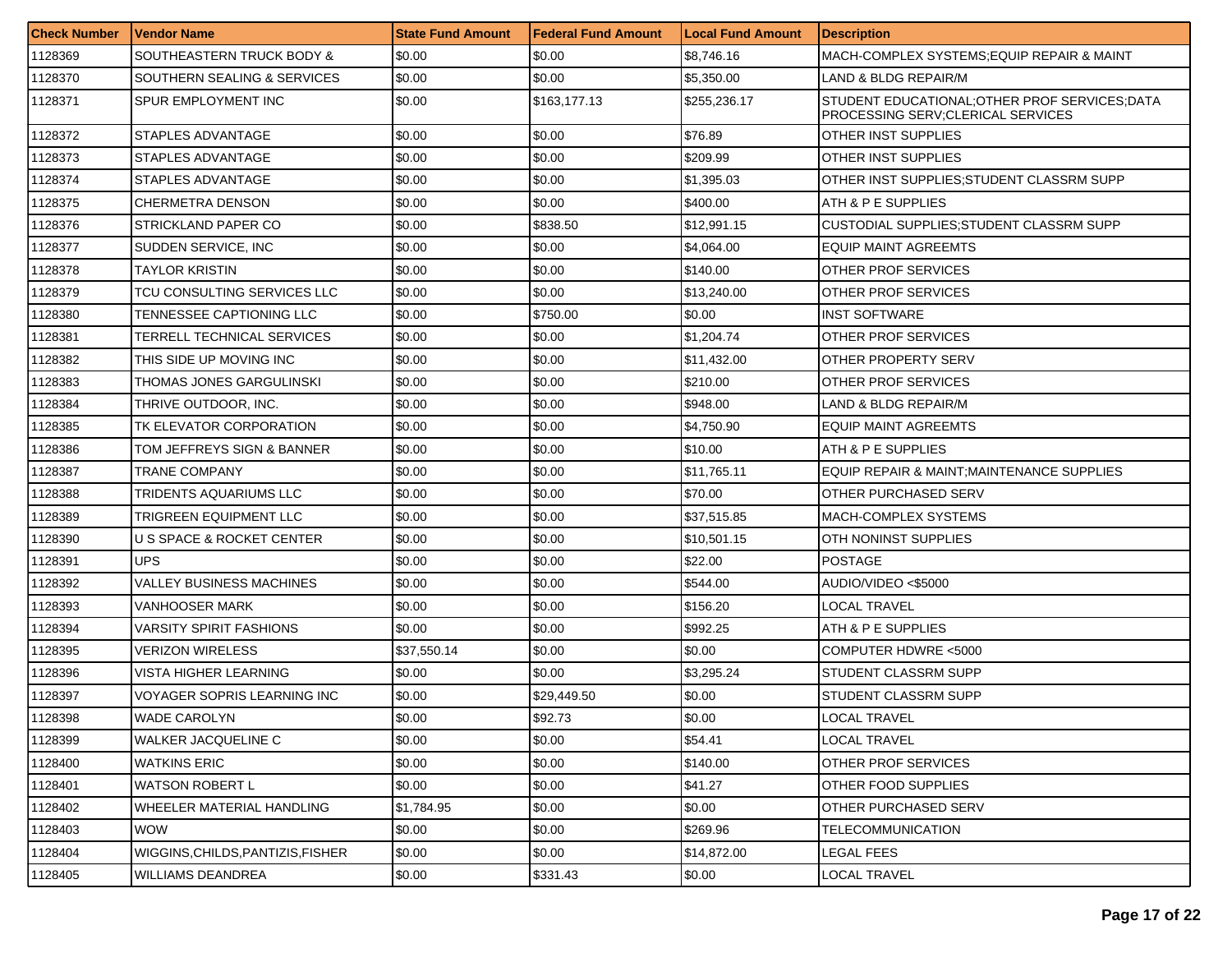| <b>Check Number</b> | Vendor Name                     | <b>State Fund Amount</b> | Federal Fund Amount | <b>Local Fund Amount</b> | <b>Description</b>                                                                                                                                                             |
|---------------------|---------------------------------|--------------------------|---------------------|--------------------------|--------------------------------------------------------------------------------------------------------------------------------------------------------------------------------|
| 1128406             | WILLIAMS SCOTSMAN INC           | \$0.00                   | \$0.00              | \$2,655.17               | RENTAL-LAND & BLDG                                                                                                                                                             |
| 1128407             | WITTICHEN SUPPLY COMPANY        | \$0.00                   | \$0.00              | \$1,425.18               | <b>MAINTENANCE SUPPLIES</b>                                                                                                                                                    |
| 1128408             | WOOD FRUITTICHER GROCERY CO     | \$0.00                   | \$0.00              | \$89.47                  | <b>ITEMS FOR RESALE</b>                                                                                                                                                        |
| 1128409             | WORLD S FINEST CHOCOLATE INC    | \$0.00                   | \$0.00              | \$900.00                 | <b>ITEMS FOR RESALE</b>                                                                                                                                                        |
| 1128410             | XEROX CORPORATION               | \$0.00                   | \$945.62            | \$10,291.47              | RENTAL-EQUIPMENT                                                                                                                                                               |
| 1128411             | XEROX FINANCIAL SERVICES LLC    | \$0.00                   | \$0.00              | \$459.11                 | RENTAL-EQUIPMENT                                                                                                                                                               |
| 1128412             | YOUNG CRANE SERVICE             | \$0.00                   | \$0.00              | \$620.00                 | RENTAL-EQUIPMENT                                                                                                                                                               |
| 1128413             | <b>HUTCHINS LEAH</b>            | \$0.00                   | \$0.00              | \$129.29                 | LOCAL TRAVEL                                                                                                                                                                   |
| 1128414             | <b>SOLIANT HEALTH</b>           | \$0.00                   | \$52,575.07         | \$112,868.20             | OTHER PROF SERVICES; STUDENT EDUCATIONAL; OTHER<br><b>COMPENSATION</b>                                                                                                         |
| 1128415             | <b>BIMBO BAKERIES USA, INC.</b> | \$0.00                   | \$10,669.81         | \$0.00                   | PURCHASED FOOD                                                                                                                                                                 |
| 1128416             | <b>BRUCE JENNIFER N</b>         | \$0.00                   | \$932.95            | \$0.00                   | DEFERRED REVENUE                                                                                                                                                               |
| 1128417             | CDW GOVERNMENT INC.             | \$0.00                   | \$55.25             | \$0.00                   | COMPUTER HDWRE <5000                                                                                                                                                           |
| 1128418             | CINTAS CORPORATION #241         | \$0.00                   | \$4,282.65          | \$0.00                   | <b>FOOD SERV SUPPLIES</b>                                                                                                                                                      |
| 1128419             | DEAN DAIRY CORPORATE LLC        | \$0.00                   | \$37,717.62         | \$0.00                   | PURCHASED FOOD                                                                                                                                                                 |
| 1128420             | FORESTWOOD FARM. INC.           | \$0.00                   | \$3,696.30          | \$0.00                   | PURCHASED FOOD                                                                                                                                                                 |
| 1128421             | AMERICAN BANK                   | \$0.00                   | \$11,866.37         | \$0.00                   | OTHER PROF SERVICES                                                                                                                                                            |
| 1128422             | LOG RIGHT LLC                   | \$0.00                   | \$3,212.00          | \$0.00                   | <b>FOOD SERVICES</b>                                                                                                                                                           |
| 1128423             | WOOD FRUITTICHER GROCERY CO     | \$0.00                   | \$229.949.33        | \$0.00                   | PURCHASED FOOD:FOOD PROCESSING SUPP:FOOD SERV<br><b>SUPPLIES</b>                                                                                                               |
| 1128424             | A Z OFFICE RESOURCE INC         | \$0.00                   | \$3,099.91          | \$4,046.16               | STUDENT CLASSRM SUPP; OFFICE SUPPLIES; OTHER INST<br>SUPPLIES: OTH NONINST SUPPLIES                                                                                            |
| 1128425             | ABDO PUBLISHING                 | \$0.00                   | \$0.00              | \$1,548.55               | LIBRARY/MEDIA BOOKS                                                                                                                                                            |
| 1128426             | ACTE REGION ONE                 | \$0.00                   | \$0.00              | \$165.00                 | <b>REGISTRATION FEES</b>                                                                                                                                                       |
| 1128427             | ADVANCE AUTO PARTS              | \$0.00                   | \$0.00              | \$1,566.54               | VEHICLE PARTS                                                                                                                                                                  |
| 1128428             | AED BRANDS CORP                 | \$0.00                   | \$0.00              | \$649.00                 | OTH NONINST SUPPLIES                                                                                                                                                           |
| 1128429             | AHSAA                           | \$0.00                   | \$0.00              | \$100.00                 | ATH & P E SUPPLIES                                                                                                                                                             |
| 1128430             | AIRGAS USA                      | \$0.00                   | \$78,507.31         | \$0.00                   | OTHER CAPITALIZED EQ:STUDENT CLASSRM SUPP;INST<br><b>EQUIPMENT</b>                                                                                                             |
| 1128431             | ALABAMA HOSA                    | \$0.00                   | \$0.00              | \$90.00                  | <b>REGISTRATION FEES</b>                                                                                                                                                       |
| 1128432             | ALBERT S FLOWERS INC            | \$0.00                   | \$0.00              | \$70.00                  | OTH NONINST SUPPLIES                                                                                                                                                           |
| 1128433             | ALL FOR KIDZ, INC.              | \$0.00                   | \$0.00              | \$95.00                  | OTHER DUES AND FEES                                                                                                                                                            |
| 1128434             | ALLIED DIGITAL PRINTING         | \$0.00                   | \$0.00              | \$3,468.73               | PRINTING AND BINDING; ITEMS FOR RESALE                                                                                                                                         |
| 1128435             | AMAZON                          | \$0.00                   | \$4,559.51          | \$11,433.24              | STUDENT CLASSRM SUPP;LIBRARY/MEDIA BOOKS:OTHER<br>INST SUPPLIES; ATH & P E SUPPLIES; AUDIO/VIDEO<br><\$5000;OTH NONINST SUPPLIES;OFFICE SUPPLIES;OTHER<br><b>FOOD SUPPLIES</b> |
| 1128436             | AMERICAN BEHAVIORAL BENEFITS    | \$0.00                   | \$0.00              | \$2,371.95               | MEDICAL/HEALTH SERVI                                                                                                                                                           |
| 1128437             | ANCHOR TOURS INC                | \$0.00                   | \$0.00              | \$4,760.00               | <b>TRANSP-OTH PROVIDERS</b>                                                                                                                                                    |
| 1128438             | BAY PEST CONTROL COMPANY, INC.  | \$0.00                   | \$0.00              | \$800.00                 | LAND & BLDG REPAIR/M                                                                                                                                                           |
| 1128439             | <b>BLICK ART MATERIALS</b>      | \$0.00                   | \$0.00              | \$384.94                 | STUDENT CLASSRM SUPP: OTHER INST SUPPLIES                                                                                                                                      |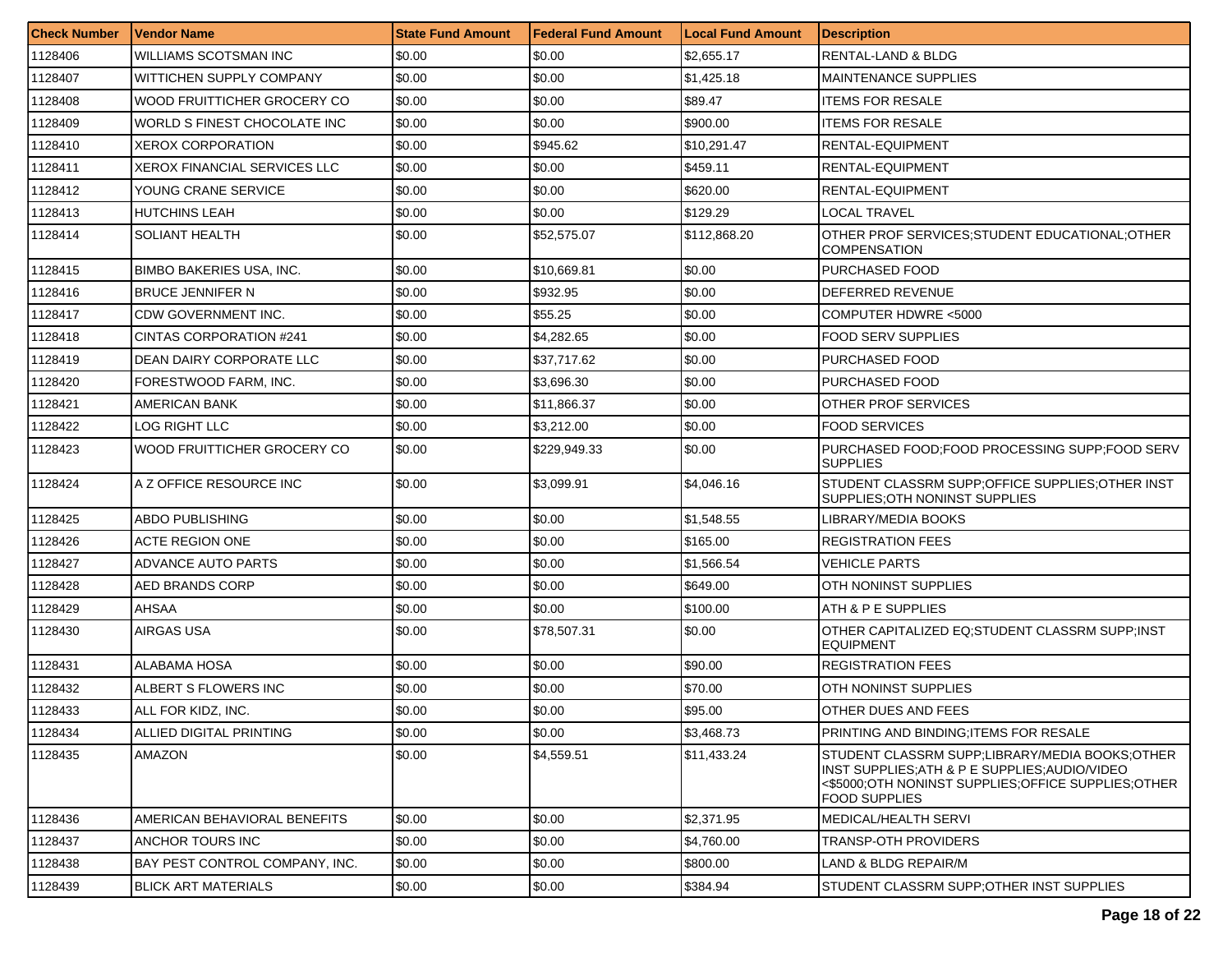| <b>Check Number</b> | <b>Vendor Name</b>                 | <b>State Fund Amount</b> | l Federal Fund Amount | <b>Local Fund Amount</b> | <b>Description</b>                         |
|---------------------|------------------------------------|--------------------------|-----------------------|--------------------------|--------------------------------------------|
| 1128440             | <b>BLUES CUSTOM DESIGNS</b>        | \$0.00                   | \$0.00                | \$310.00                 | ATH & P E SUPPLIES                         |
| 1128441             | BOUND-TO-STAY BOUND BOOKS INC      | \$0.00                   | \$0.00                | \$1,671.59               | LIBRARY/MEDIA BOOKS                        |
| 1128442             | <b>BROTHERTON BAILEY</b>           | \$0.00                   | \$0.00                | \$533.52                 | IN-STATE TRAVEL;LOCAL TRAVEL               |
| 1128443             | <b>BSN SPORTS</b>                  | \$0.00                   | \$0.00                | \$5,326.51               | ATH & P E SUPPLIES; LAND & BLDG REPAIR/M   |
| 1128444             | CAMPUS RECOGNITION, INC.           | \$0.00                   | \$0.00                | \$27.15                  | PRINTING AND BINDING                       |
| 1128445             | <b>CANTOUSA</b>                    | \$0.00                   | \$0.00                | \$485.79                 | EQUIP REPAIR & MAINT                       |
| 1128446             | CAROLINA BIOLOGICAL SUPPLY CO      | \$0.00                   | \$0.00                | \$449.72                 | STUDENT CLASSRM SUPP                       |
| 1128447             | CATHEDRAL CAVERNS STATE PARK       | \$0.00                   | \$0.00                | \$2,352.00               | OTHER OBJECTS                              |
| 1128448             | CDW GOVERNMENT INC.                | \$0.00                   | \$13,615.21           | \$2,054.83               | COMPUTER HDWRE <5000:STUDENT CLASSRM SUPP  |
| 1128449             | CENTURYLINK                        | \$0.00                   | \$0.00                | \$15,506.27              | TELEPHONE:OTHER COMMUNICATION              |
| 1128450             | <b>CHANGE CASH</b>                 | \$0.00                   | \$0.00                | \$300.00                 | <b>CHANGE CASH</b>                         |
| 1128451             | CHRIS DOWDELL                      | \$0.00                   | \$0.00                | \$867.79                 | OTH NONINST SUPPLIES: OTHER PROF SERVICES  |
| 1128452             | CINTAS CORPORATION #241            | \$0.00                   | \$0.00                | \$326.51                 | MAINTENANCE SUPPLIES: EQUIP MAINT AGREEMTS |
| 1128453             | <b>CITY OF HUNTSVILLE</b>          | \$0.00                   | \$0.00                | \$36,485.84              | OTHER PROF SERVICES                        |
| 1128454             | <b>CITY OF HUNTSVILLE</b>          | \$0.00                   | \$0.00                | \$42,696.02              | OTHER PROF SERVICES                        |
| 1128455             | <b>VIVO</b>                        | \$0.00                   | \$0.00                | \$314.95                 | ATH & P E SUPPLIES                         |
| 1128456             | COLUMBIA HIGH SCHOOL               | \$0.00                   | \$200.00              | \$0.00                   | OTHER DUES AND FEES                        |
| 1128457             | COOK MUSEUM OF NATURAL SCIENCE     | \$0.00                   | \$0.00                | \$620.00                 | OTHER OBJECTS                              |
| 1128458             | COVINGTON FLOORING COMPANY         | \$0.00                   | \$0.00                | \$800.00                 | ATH & P E SUPPLIES                         |
| 1128459             | <b>CRANE BOOK SALES</b>            | \$0.00                   | \$0.00                | \$2,644.91               | LIBRARY/MEDIA BOOKS                        |
| 1128460             | <b>CROWN TROPHY</b>                | \$0.00                   | \$0.00                | \$401.79                 | OTH NONINST SUPPLIES; ATH & P E SUPPLIES   |
| 1128461             | DEAF ACCESS INC                    | \$0.00                   | \$0.00                | \$170.00                 | STUDENT EDUCATIONAL                        |
| 1128462             | DECKER INC.                        | \$0.00                   | \$0.00                | \$800.40                 | <b>MAINTENANCE SUPPLIES</b>                |
| 1128463             | DISCOUNT TWO WAY RADIO             | \$0.00                   | \$0.00                | \$695.92                 | AUDIO/VIDEO <\$5000                        |
| 1128464             | ONE GROUP LLC                      | \$0.00                   | \$0.00                | \$44.95                  | <b>FOOD SERVICES</b>                       |
| 1128465             | DRAKE HARLAN PROPERTY INC          | \$0.00                   | \$0.00                | \$1,255.41               | <b>ELECTRICITY</b>                         |
| 1128466             | DREAM WORKX GRAPHIX & SIGNZ        | \$0.00                   | \$0.00                | \$450.00                 | <b>OFFICE SUPPLIES</b>                     |
| 1128467             | EBOARD SOLUTIONS INC               | \$0.00                   | \$0.00                | \$10,000.00              | OTHER DUES AND FEES                        |
| 1128468             | <b>ELSON COMPANY</b>               | \$0.00                   | \$0.00                | \$900.00                 | <b>ITEMS FOR RESALE</b>                    |
| 1128469             | <b>FALLON LAURA</b>                | \$0.00                   | \$0.00                | \$608.99                 | IN-STATE TRAVEL;LOCAL TRAVEL               |
| 1128470             | <b>FERGUSON ENTERPRISES, INC</b>   | \$0.00                   | \$0.00                | \$2,619.73               | MAINTENANCE SUPPLIES                       |
| 1128471             | FLINN SCIENTIFIC INC               | \$0.00                   | \$0.00                | \$190.30                 | STUDENT CLASSRM SUPP                       |
| 1128472             | GAME DAY ATHLETIC SURFACES INC     | \$0.00                   | \$0.00                | \$2,178.00               | <b>MAINTENANCE SUPPLIES</b>                |
| 1128473             | GETER JAMYA                        | \$0.00                   | \$0.00                | \$123.63                 | ATH & P E SUPPLIES                         |
| 1128474             | <b>GRAYBAR ELECTRIC CO</b><br>7300 | \$0.00                   | \$0.00                | \$4,241.44               | <b>MAINTENANCE SUPPLIES</b>                |
| 1128475             | GREATER HUNTSVILLE UMPIRE ASSN     | \$0.00                   | \$0.00                | \$5,555.00               | ATHLETIC OFFICIALS                         |
| 1128476             | COMPUTER SOFTWARE INNOVATIONS      | \$0.00                   | \$0.00                | \$2,850.00               | <b>OTHER PROF SERVICES</b>                 |
| 1128477             | <b>HCDA</b>                        | \$0.00                   | \$0.00                | \$160.00                 | <b>OTHER OBJECTS</b>                       |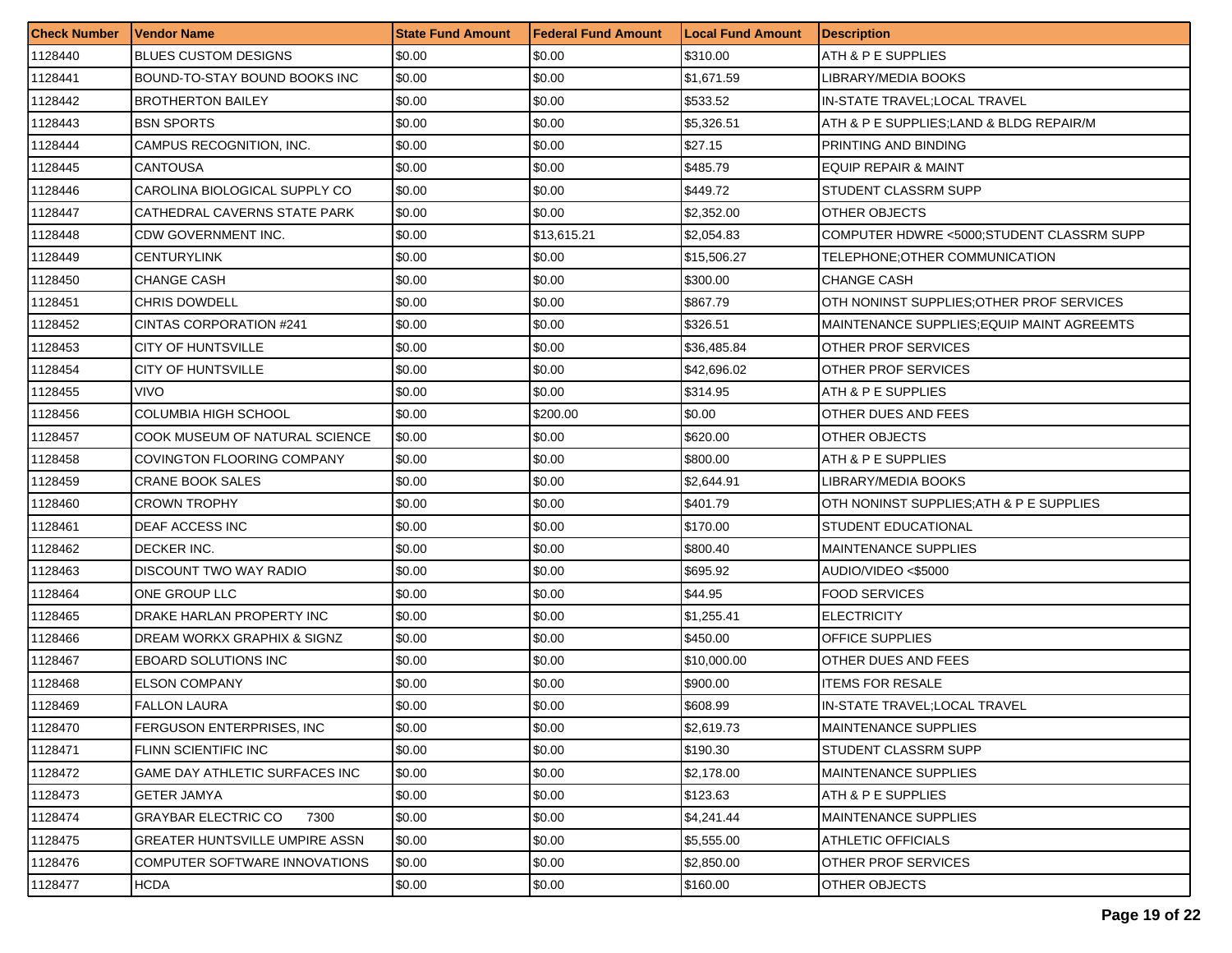| <b>Check Number</b> | <b>Vendor Name</b>                  | <b>State Fund Amount</b> | <b>Federal Fund Amount</b> | <b>Local Fund Amount</b> | <b>Description</b>                          |
|---------------------|-------------------------------------|--------------------------|----------------------------|--------------------------|---------------------------------------------|
| 1128478             | HOWARD INDUSTRIES INC               | \$0.00                   | \$0.00                     | \$5,774.00               | COMPUTER HDWRE <5000; MAINTENANCE SUPPLIES  |
| 1128479             | HUNTSVILLE CAB COMPANY              | \$0.00                   | \$50.00                    | \$0.00                   | TRANSP-OTH PROVIDERS                        |
| 1128480             | HUNTSVILLE FENCE COMPANY            | \$0.00                   | \$0.00                     | \$5,128.00               | BD IMP <\$50,000                            |
| 1128481             | HUNTSVILLE HOSPITAL FOUNDATION      | \$0.00                   | \$0.00                     | \$780.50                 | OTHER OBJECTS                               |
| 1128482             | HUSKEY KIM                          | \$0.00                   | \$0.00                     | \$817.25                 | IN-STATE TRAVEL:LOCAL TRAVEL                |
| 1128483             | JACKSON DOLLIE                      | \$0.00                   | \$0.00                     | \$125.99                 | OTHER INST SUPPLIES                         |
| 1128484             | JUNIOR LIBRARY GUILD                | \$0.00                   | \$0.00                     | \$1,448.20               | LIBRARY/MEDIA BOOKS                         |
| 1128485             | <b>KELLYS TIRE SERVICE</b>          | \$0.00                   | \$0.00                     | \$430.64                 | TIRES                                       |
| 1128486             | <b>KRONOS SAASHR INC</b>            | \$0.00                   | \$0.00                     | \$15,614.73              | OTHER PROF SERVICES                         |
| 1128487             | LANIER FORD SHAVER & PAYNE P.C      | \$0.00                   | \$0.00                     | \$68,931.81              | LEGAL FEES                                  |
| 1128488             | LARGEN IRRIGATION, INC.             | \$0.00                   | \$0.00                     | \$3,465.00               | LAND & BLDG REPAIR/M                        |
| 1128489             | LEARN BY DOING INC                  | \$0.00                   | \$0.00                     | \$4,250.00               | LICENSE FEES                                |
| 1128490             | LEARNING A-Z                        | \$0.00                   | \$0.00                     | \$296.00                 | LICENSE FEES                                |
| 1128491             | LEE S SPORTING GOODS                | \$0.00                   | \$0.00                     | \$4,602.45               | ATH & P E SUPPLIES                          |
| 1128492             | LEGO EDUCATION                      | \$1,459.75               | \$0.00                     | \$0.00                   | STUDENT CLASSRM SUPP                        |
| 1128493             | LENOVO (UNITED STATES) INC          | \$0.00                   | \$780.00                   | \$1,250.00               | COMPUTER HDWRE <5000                        |
| 1128494             | LOWES HOME CENTERS                  | \$0.00                   | \$0.00                     | \$5,402.51               | <b>MAINTENANCE SUPPLIES</b>                 |
| 1128495             | LOWES HOME CENTERS LLC              | \$0.00                   | \$0.00                     | \$4.090.69               | OTHER INST SUPPLIES                         |
| 1128496             | MACGILL & CO.                       | \$0.00                   | \$0.00                     | \$155.67                 | OTH NONINST SUPPLIES                        |
| 1128497             | <b>MADISON BEHAVIOR THERAPY</b>     | \$0.00                   | \$0.00                     | \$9,000.00               | OTHER PROF ED SERVIC                        |
| 1128498             | MAKEMUSIC, INC.                     | \$0.00                   | \$0.00                     | \$809.44                 | STUDENT CLASSRM SUPP                        |
| 1128499             | MARCOS PIZZA #8040                  | \$0.00                   | \$0.00                     | \$588.62                 | OTHER INST SUPPLIES                         |
| 1128500             | <b>MFAC LLC</b>                     | \$0.00                   | \$0.00                     | \$465.50                 | ATH & P E SUPPLIES                          |
| 1128501             | <b>HIGH SCHOOL IMPRESSIONS</b>      | \$0.00                   | \$0.00                     | \$394.80                 | PRINTING AND BINDING                        |
| 1128502             | <b>MOBILE COMMUNICATION AMERICA</b> | \$0.00                   | \$0.00                     | \$1,581.63               | EQUIP MAINT AGREEMTS                        |
| 1128503             | <b>MOBILE MODULAR</b>               | \$0.00                   | \$0.00                     | \$9,460.50               | RENTAL-LAND & BLDG                          |
| 1128504             | MORARD & COMPANY INC                | \$0.00                   | \$0.00                     | \$2,160.00               | MAINTENANCE SUPPLIES                        |
| 1128505             | <b>NASCO</b>                        | \$0.00                   | \$0.00                     | \$1,549.14               | OTHER INST SUPPLIES                         |
| 1128506             | <b>NASOA</b>                        | \$0.00                   | \$0.00                     | \$6,495.00               | ATHLETIC OFFICIALS                          |
| 1128507             | <b>NASOA</b>                        | \$0.00                   | \$0.00                     | \$5,520.00               | ATHLETIC OFFICIALS                          |
| 1128508             | JOSTENS INC.                        | \$0.00                   | \$0.00                     | \$116.95                 | ATH & P E SUPPLIES                          |
| 1128509             | QUADIENT FINANCE USA, INC.          | \$0.00                   | \$0.00                     | \$59.25                  | <b>POSTAGE</b>                              |
| 1128510             | NORTH ALABAMA GLASS CO INC          | \$0.00                   | \$0.00                     | \$828.00                 | <b>MAINTENANCE SUPPLIES</b>                 |
| 1128511             | OPERATION MAKING A DIFFERENCE       | \$0.00                   | \$1.970.00                 | \$0.00                   | OTHER PROF ED SERVIC                        |
| 1128512             | <b>NCS PEARSON INC</b>              | \$0.00                   | \$0.00                     | \$350.00                 | <b>TESTING SUPPLIES</b>                     |
| 1128513             | PENDERGRASS RACHEL                  | \$0.00                   | \$0.00                     | \$297.23                 | <b>ITEMS FOR RESALE:OTHER DUES AND FEES</b> |
| 1128514             | PERMA BOUND                         | \$0.00                   | \$0.00                     | \$8,414.45               | LIBRARY/MEDIA BOOKS;STUDENT CLASSRM SUPP    |
| 1128515             | PERMA-BOUND                         | \$0.00                   | \$0.00                     | \$3,585.70               | LIBRARY/MEDIA BOOKS                         |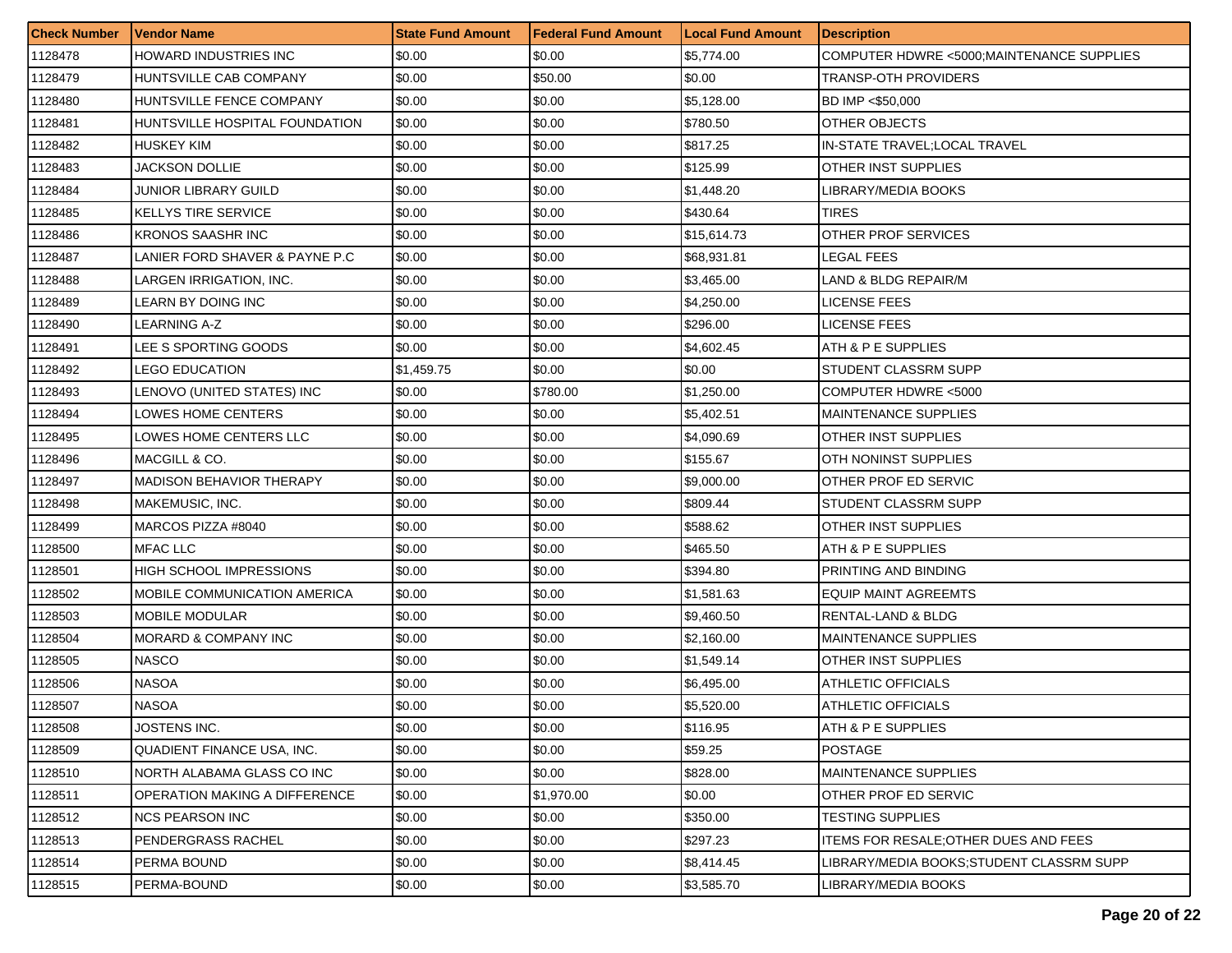| <b>Check Number</b> | <b>Vendor Name</b>            | <b>State Fund Amount</b> | l Federal Fund Amount | <b>Local Fund Amount</b> | Description                                                                          |
|---------------------|-------------------------------|--------------------------|-----------------------|--------------------------|--------------------------------------------------------------------------------------|
| 1128516             | <b>PURCHASE POWER</b>         | \$0.00                   | \$0.00                | \$5,017.00               | <b>POSTAGE</b>                                                                       |
| 1128517             | PITNEY BOWES, INC.            | \$0.00                   | \$0.00                | \$85.98                  | RENTAL-EQUIPMENT                                                                     |
| 1128518             | PLANK ROAD PUBLISHING         | \$0.00                   | \$147.45              | \$0.00                   | STUDENT CLASSRM SUPP                                                                 |
| 1128519             | PONZINI JEFFREY               | \$0.00                   | \$0.00                | \$370.00                 | OTHER PROPERTY SERV                                                                  |
| 1128520             | PRESENTATION SOLUTIONS INC    | \$0.00                   | \$817.18              | \$0.00                   | COMPUTER HDWRE <5000                                                                 |
| 1128521             | <b>PRO ELECTRIC INC</b>       | \$0.00                   | \$0.00                | \$24,062.08              | <b>EQUIP REPAIR &amp; MAINT</b>                                                      |
| 1128522             | PROJECT LEAD THE WAY INC      | \$0.00                   | \$0.00                | \$1,413.00               | OTHER INST SUPPLIES                                                                  |
| 1128523             | <b>PROM NITE</b>              | \$0.00                   | \$0.00                | \$409.43                 | OTH NONINST SUPPLIES                                                                 |
| 1128524             | PUBLISHERS WAREHOUSE          | \$0.00                   | \$370,188.73          | \$0.00                   | <b>TEXTBOOKS</b>                                                                     |
| 1128525             | <b>RAM ENTERPRISES INC</b>    | \$0.00                   | \$0.00                | \$36,563.00              | BD IMP <\$50,000                                                                     |
| 1128526             | <b>REALLY GOOD STUFF</b>      | \$0.00                   | \$1,906.39            | \$47.99                  | PARENT INST SUPPLIES: OTHER INST SUPPLIES                                            |
| 1128527             | ROBERTS GROUP INC.            | \$0.00                   | \$0.00                | \$148.50                 | MAINTENANCE SUPPLIES                                                                 |
| 1128528             | <b>ROBERTS JEREMY</b>         | \$0.00                   | \$0.00                | \$316.49                 | LOCAL TRAVEL                                                                         |
| 1128529             | ROBINS NEST                   | \$0.00                   | \$0.00                | \$44.40                  | OTH NONINST SUPPLIES                                                                 |
| 1128530             | ROPER VERONICA                | \$0.00                   | \$0.00                | \$54.08                  | PURCHASED FOOD                                                                       |
| 1128531             | <b>RYDIN DECAL</b>            | \$0.00                   | \$0.00                | \$1.168.41               | OTH NONINST SUPPLIES                                                                 |
| 1128532             | <b>SAM S CLUB DIRECT</b>      | \$0.00                   | \$0.00                | \$53.88                  | OTH NONINST SUPPLIES                                                                 |
| 1128533             | <b>SCHOLASTIC BOOK FAIRS</b>  | \$0.00                   | \$0.00                | \$2,684.40               | <b>ITEMS FOR RESALE</b>                                                              |
| 1128534             | SCHOLASTIC INC.               | \$0.00                   | \$1,301.57            | \$0.00                   | STUDENT CLASSRM SUPP                                                                 |
| 1128535             | <b>SCHOOL SPECIALTY</b>       | \$0.00                   | \$0.00                | \$63.70                  | <b>OFFICE SUPPLIES</b>                                                               |
| 1128536             | SELECT SAFETY SALES LLC       | \$0.00                   | \$0.00                | \$1,119.00               | STUDENT CLASSRM SUPP                                                                 |
| 1128537             | <b>SHATTUCK INC</b>           | \$0.00                   | \$0.00                | \$1,348.50               | LAND & BLDG REPAIR/M                                                                 |
| 1128538             | <b>SHERWIN WILLIAMS</b>       | \$0.00                   | \$0.00                | \$432.38                 | MAINTENANCE SUPPLIES                                                                 |
| 1128539             | SHIFFLER EQUIPMENT SALES      | \$0.00                   | \$0.00                | \$40.47                  | OTH NONINST SUPPLIES                                                                 |
| 1128540             | SHORTSTOP SCREEN PRINTING     | \$0.00                   | \$0.00                | \$49.00                  | <b>ACCOMODATIONS</b>                                                                 |
| 1128541             | SOLIANT HEALTH                | \$0.00                   | \$4,051.63            | \$0.00                   | OTHER COMPENSATION: OTHER PROF SERVICES                                              |
| 1128542             | SOUTHEASTERN MUSICAL SERVICES | \$0.00                   | \$0.00                | \$3,340.81               | STUDENT CLASSRM SUPP                                                                 |
| 1128543             | SOUTHERN SEALING & SERVICES   | \$0.00                   | \$0.00                | \$800.00                 | LAND & BLDG REPAIR/M                                                                 |
| 1128544             | SPUR EMPLOYMENT INC           | \$0.00                   | \$2,383.74            | \$6,700.91               | OTHER PROF SERVICES: STUDENT EDUCATIONAL: DATA<br>PROCESSING SERV; CLERICAL SERVICES |
| 1128545             | STAPLES ADVANTAGE             | \$0.00                   | \$0.00                | \$2,635.80               | OFFICE SUPPLIES;COMPUTER HDWRE <5000;OTHER INST<br><b>SUPPLIES</b>                   |
| 1128546             | STATE SYSTEMS INC             | \$0.00                   | \$0.00                | \$1.430.64               | <b>MAINTENANCE SUPPLIES</b>                                                          |
| 1128547             | <b>STRICKLAND COMPANIES</b>   | \$0.00                   | \$18,273.83           | \$838.50                 | CUSTODIAL SUPPLIES: STUDENT CLASSRM SUPP: PRINTING<br><b>AND BINDING</b>             |
| 1128548             | <b>STRICKLAND PAPER CO</b>    | \$0.00                   | \$0.00                | \$14,668.18              | CUSTODIAL SUPPLIES; OFFICE SUPPLIES; STUDENT<br><b>CLASSRM SUPP</b>                  |
| 1128549             | SUDDEN SERVICE, INC           | \$0.00                   | \$0.00                | \$1,755.00               | <b>EQUIP MAINT AGREEMTS</b>                                                          |
| 1128550             | SWEETWATER MUSIC EDUCATION    | \$0.00                   | \$0.00                | \$102.37                 | STUDENT CLASSRM SUPP                                                                 |
| 1128551             | TAKERS TRANSPORATION LLC      | \$875.00                 | \$0.00                | \$6,575.00               | TRANSP-OTH PROVIDERS;OTHER PURCHASED SERV                                            |